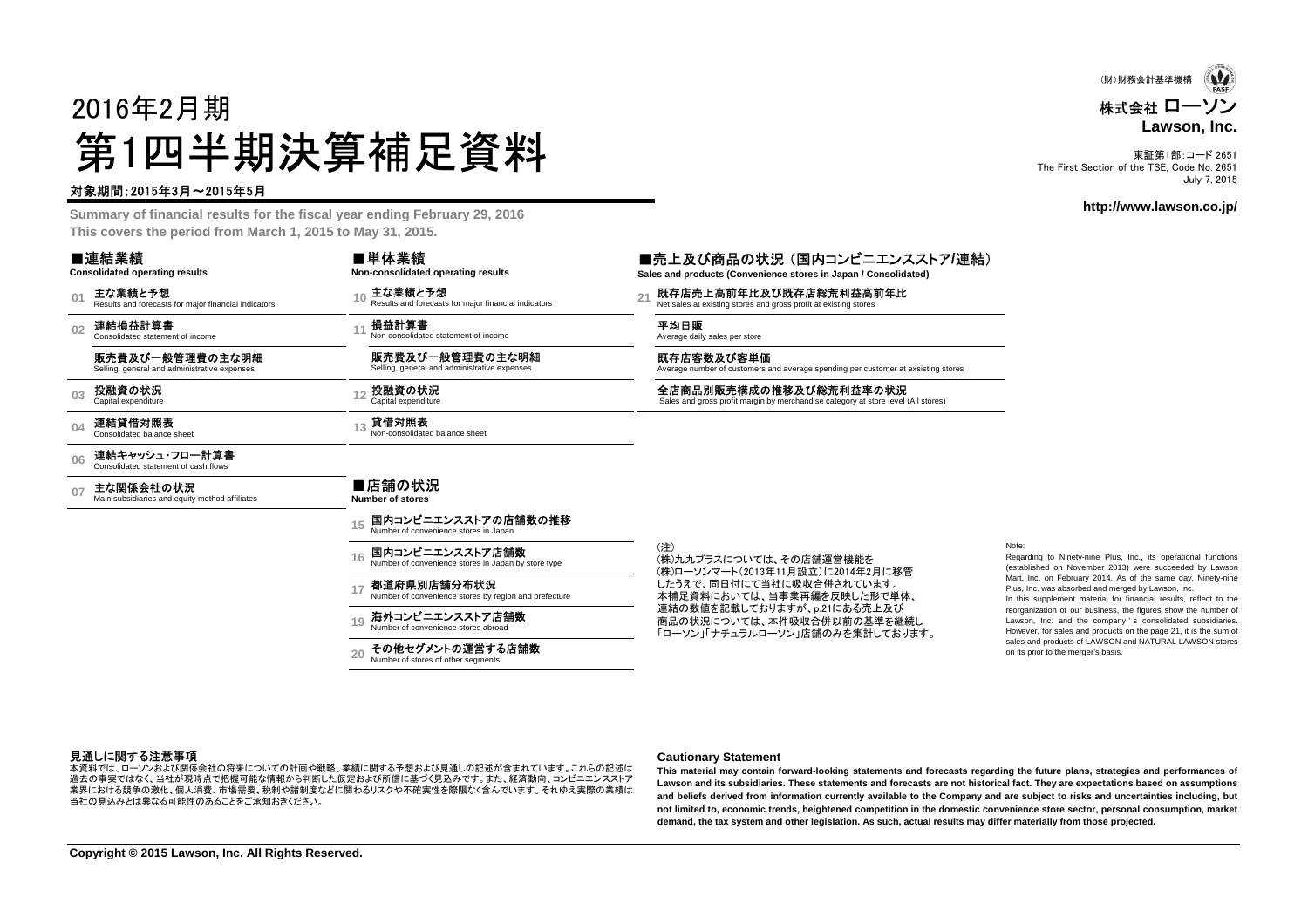## **■主な業績と予想** Results and forecasts for major financial indicators<br>
————————————————————

|                                                                                                                           | 2013年度/FY2013                     |          |                                   | 2014年度/FY2014 <sup>*3</sup> |                                   |          | 2015年度/FY2015                     |         |                                   |         |                                   |         |
|---------------------------------------------------------------------------------------------------------------------------|-----------------------------------|----------|-----------------------------------|-----------------------------|-----------------------------------|----------|-----------------------------------|---------|-----------------------------------|---------|-----------------------------------|---------|
|                                                                                                                           | 第1四半期/1Q                          |          | 通期/Full year                      |                             | 第1四半期/10                          |          | 通期/Full year                      |         | 第1四半期/1Q                          |         | 通期計画/Full year (Forecast)         |         |
|                                                                                                                           | 2013.3.1 - 2013.5.31<br>金額/Amount | 前年比/YoY  | 2013.3.1 - 2014.2.28<br>金額/Amount | 前年比/YoY                     | 2014.3.1 - 2014.5.31<br>金額/Amount | 前年比/YoY  | 2014.3.1 - 2015.2.28<br>金額/Amount | 前年比/YoY | 2015.3.1 - 2015.5.31<br>金額/Amount | 前年比/YoY | 2015.3.1 - 2016.2.29<br>金額/Amount | 前年比/YoY |
| $*1$<br>チェーン全店売上高(百万円)<br>Net sales of convenience stores and Seijo Ishii stores (millions of yen)                        | 477.174                           | 102.0%   | 1.945.394                         | 102.0%                      | 484.458                           | 101.5%   | 1.961.983                         | 100.9%  | 500.180                           | 103.2%  | 2.074.000                         | 105.7%  |
| 加盟店売上高(百万円)<br>Net sales of franchised stores (millions of yen)                                                           | 442,814                           | 103.8%   | 1,811,417                         | 103.6%                      | 454,924                           | 102.7%   | 1.828.928                         | 101.0%  | 459.966                           | 101.1%  |                                   |         |
| 直営店売上高(百万円)<br>Net sales of company-operated stores (millions of yen)                                                     | 34,359                            | 82.8%    | 133.976                           | 85.0%                       | 29,533                            | 86.0%    | 133.054                           | 99.3%   | 40.213                            | 136.2%  | $\overline{\phantom{m}}$          |         |
| $*2$<br><b>営業総収入</b> (百万円) Gross operating revenues (millions of yen)                                                     | 119.498                           | 98.4%    | 485.247                           | 99.5%                       | 117.128                           | 98.0%    | 497.913                           | 102.6%  | 140.213                           | 119.7%  | 578,000                           | 116.1%  |
| <b>営業総利益</b> (百万円) Gross operating profit (millions of yen)                                                               | 86,732                            | 104.2%   | 358.610                           | 104.7%                      | 88.887                            | 102.5%   | 369.797                           | 103.1%  | 102.723                           | 115.6%  | $\overline{\phantom{m}}$          |         |
| (対チェーン全店売上高比)<br>(Gross operating profit on Net sales of convenience stores and Seijo Ishii stores)                       | 18.2%                             |          | 18.4%                             |                             | 18.3%                             |          | 18.8%                             |         | 20.5%                             |         | $\overline{\phantom{a}}$          |         |
| 販売費及び一般管理費 (百万円)<br>Selling, general and administrative expenses (millions of yen)                                        | 72,429                            | 104.5%   | 290,483                           | 105.1%                      | 72,066                            | 99.5%    | 299,315                           | 103.0%  | 83,589                            | 116.0%  |                                   |         |
| (対チェーン全店売上高比)<br>(Selling, general and administrative expenses on Net sales of convenience stores and Seijo Ishii stores) | 15.2%                             |          | 14.9%                             |                             | 14.9%                             |          | 15.3%                             |         | 16.7%                             |         | $\overline{\phantom{a}}$          |         |
| <b>営業利益</b> (百万円) Operating profit (millions of yen)                                                                      | 14.302                            | 102.5%   | 68.126                            | 102.8%                      | 16.820                            | 117.6%   | 70.482                            | 103.5%  | 19.133                            | 113.7%  | 71.000                            | 100.7%  |
| (対チェーン全店売上高比)<br>(Operating profit on Net sales of convenience stores and Seijo Ishii stores)                             | 3.0%                              |          | 3.5%                              |                             | 3.5%                              |          | 3.6%                              |         | 3.8%                              |         |                                   |         |
| 経常利益 (百万円) Recurring profit (millions of yen)                                                                             | 14,418                            | 104.8%   | 68.880                            | 104.5%                      | 16,509                            | 114.5%   | 71.714                            | 104.1%  | 19.145                            | 116.0%  | 68.900                            | 96.1%   |
| 四半期(当期)純利益 (百万円) Net profit (millions of yen)                                                                             | 7.194                             | 114.8%   | 37,965                            | 114.4%                      | 9.099                             | 126.5%   | 32.686                            | 86.1%   | 7.718                             | 84.8%   | 35.200                            | 107.7%  |
| 1株当たり四半期(当期)純利益(円)Net profit per share (yen)                                                                              |                                   | 72.02    |                                   | 380.04                      |                                   | 91.10    |                                   | 327.08  | 77.18                             |         | $\frac{352.00}{4}$                |         |
| 純資産 (百万円) Net assets (millions of yen)                                                                                    |                                   | 230.027  |                                   | 250.497                     |                                   | 247.743  |                                   | 263.797 | 260.512                           |         | $\overline{\phantom{m}}$          |         |
| 総資産 (百万円) Total assets (millions of yen)                                                                                  |                                   | 597.766  |                                   | 620.992                     |                                   | 659.405  |                                   | 764.614 | 832.591                           |         | $\overline{\phantom{m}}$          |         |
| 1株当たり純資産 (円) Net assets per share (yen)                                                                                   |                                   | 2.251.38 | 2.455.25                          |                             |                                   | 2.426.33 | 2.561.25                          |         | 2.525.05                          |         | $\overline{\phantom{a}}$          |         |
| 総資産四半期(当期)純利益率 ROA                                                                                                        |                                   | 1.2%     |                                   | 6.3%                        |                                   | 1.4%     |                                   | 4.7%    |                                   | 1.0%    | $\overline{\phantom{a}}$          |         |
| 自己資本四半期(当期)純利益率 ROE                                                                                                       |                                   | 3.2%     |                                   | 16.1%                       |                                   | 3.7%     |                                   | 13.0%   |                                   | 3.0%    | $\qquad \qquad -$                 |         |
| 流動比率 Current ratio                                                                                                        |                                   | 76.6%    |                                   | 79.4%                       |                                   | 78.9%    |                                   | 74.3%   | 76.7%                             |         | $\overline{\phantom{a}}$          |         |
| 固定比率 Fixed ratio                                                                                                          |                                   | 178.3%   |                                   | 173.3%                      |                                   | 179.7%   |                                   | 211.2%  | 217.5%                            |         | $\overline{\phantom{0}}$          |         |
| 自己資本比率 Shareholders' equity ratio                                                                                         |                                   | 37.6%    |                                   | 39.5%                       |                                   | 36.7%    |                                   | 33.5%   | 30.3%                             |         | $\overline{\phantom{a}}$          |         |
|                                                                                                                           |                                   |          |                                   |                             | Maton:                            |          |                                   |         |                                   |         |                                   |         |

(注)

\*1 チェーン全店売上高は、国内コンビニエンスストア事業、海外事業および成城石井事業の店舗売上高の合計です。なお、成城石井事業については直営の成城石井店舗のみを集計しております。

また、非連結の子会社及び、p.9に記載の持分法適用関連会社は集計に含めておりません。

\*2 営業総収入は直営店売上高、加盟店からの収入等の合計です。

 \*3 当社及び一部の国内連結子会社の有形固定資産(リース資産を除く)の減価償却方法については、従来、主として定率法を採用しておりましたが、2014年度より定額法に変更しております。この変更により、従来の方法に比べて、2014年度の営業利益及び経常利益はそれぞれ9,422百万円増加しております。

\*4 通期計画の1株当たり当期純利益に関しては、2015年5月31日現在の期末発行済株式数を用いて算出しております。

) Notes:

\*1 The net sales of convenience stores and Seijo Ishii stores is a sum of total sales of convenience stores in domestic, overseas businessand Seijo Ishii stores. In addition, for Seijo Ishii business, It is a total of its company-operated stores.

Futhermore, the net sales does not include total sales of unconsolidated affiliates and equity method affiliates stated in page 9.

\*2 The gross operating revenues is a sum of total sales of company-operated stores and commissions from franchised stores.

\*3 For the depreciation method for property, store and equipment (except lease assets), Lawson, Inc. and part of its domestic consolidated<br>Consolidated assets a property administration method included of declining hologes subsidiaries have mainly adopted straight-line method instead of declining-balance method since fiscal year 2014. Based on this change, operating profit, recurring profit of fiscal year 2014 increased by 9,422 million yen respectively compared to results using declining-balance method.

\*4 Forecasted net profit per share in the full-year plan is calculated based on the number of outstanding share as of May 31, 2015.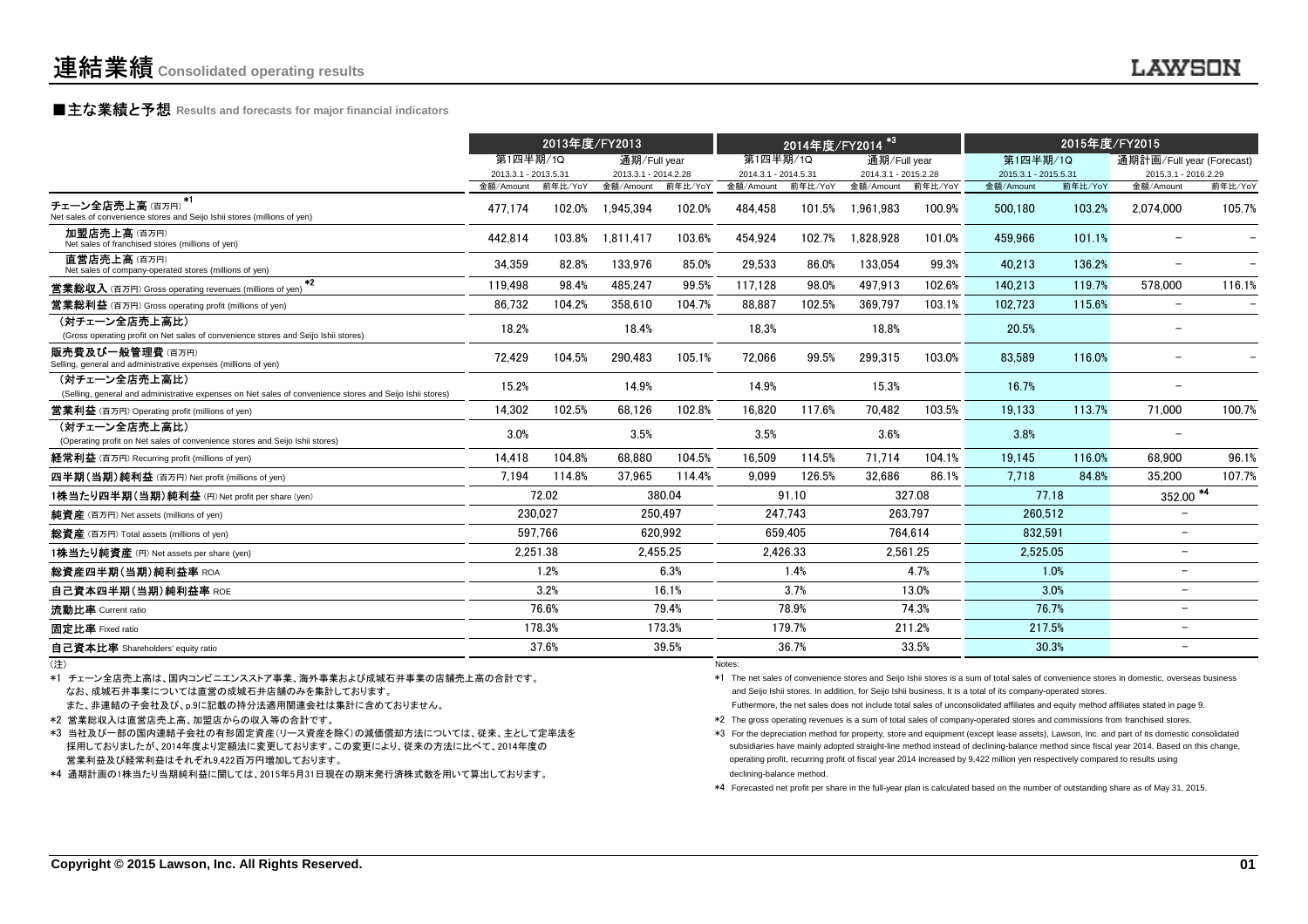## ■連結損益計算書 **Consolidated statement of income**

|                                                                  |                 | 2013年度第1四半期累計期間      | 2014年度第1四半期累計期間      |         | 2015年度第1四半期累計期間      |         | 前年増減                |
|------------------------------------------------------------------|-----------------|----------------------|----------------------|---------|----------------------|---------|---------------------|
|                                                                  |                 | 2013.3.1 - 2013.5.31 | 2014.3.1 - 2014.5.31 |         | 2015.3.1 - 2015.5.31 |         | Increase (Decrease) |
|                                                                  |                 | 百万円/Millions of yen  | 百万円/Millions of yen  | 前年比/YoY | 百万円/Millions of yen  | 前年比/YoY | 百万円/Millions of yer |
| A.営業総収入 Gross operating revenues                                 | $B + E$         | 119.498              | 117.128              | 98.0%   | 140.213              | 119.7%  | 23,085              |
| <b>B.売上高 Net sales</b>                                           |                 | 43.436               | 37.457               | 86.2%   | 54.554               | 145.6%  | 17,097              |
| $*2$<br>C.売上原価 Cost of goods sold                                |                 | 32,765               | 28,240               | 86.2%   | 37,490               | 132.8%  | 9,249               |
| $*3$<br>D.売上総利益 Gross profit on sales                            | $B - C$         | 10,670               | 9.216                | 86.4%   | 17.063               | 185.1%  | 7,847               |
| <b>E.営業収入</b> Operating revenues                                 | $F + G$         | 76,061               | 79,670               | 104.7%  | 85.659               | 107.5%  | 5,988               |
| F.加盟店からの収入 Franchise commission from franchised stores           |                 | 58,520               | 61,724               | 105.5%  | 63.064               | 102.2%  | 1,340               |
| G.その他の営業収入 Other                                                 |                 | 17,540               | 17,945               | 102.3%  | 22.594               | 125.9%  | 4,648               |
| H.営業総利益 Gross operating profit                                   | $A - C = D + E$ | 86,732               | 88,887               | 102.5%  | 102,723              | 115.6%  | 13,835              |
| <b>I.販売費及び一般管理費</b> Selling, general and administrative expenses |                 | 72,429               | 72.066               | 99.5%   | 83.589               | 116.0%  | 11,523              |
| J.営業利益 Operating profit                                          | $H - I$         | 14,302               | 16,820               | 117.6%  | 19,133               | 113.7%  | 2,312               |
| 営業外収益 Non-operating income                                       |                 | 740                  | 537                  | 72.6%   | 1,155                | 215.1%  | 618                 |
| 営業外費用 Non-operating expenses                                     |                 | 624                  | 848                  | 136.0%  | 1,143                | 134.7%  | 294                 |
| 経常利益 Recurring profit                                            |                 | 14,418               | 16.509               | 114.5%  | 19,145               | 116.0%  | 2,636               |
| 特別利益 Extraordinary gain                                          |                 |                      | 756                  |         | 892                  | 117.9%  | 135                 |
| 特別損失 Extraordinary loss                                          |                 | 2,166                | 2,399                | 110.7%  | 5,352                | 223.1%  | 2,953               |
| 税金等調整前四半期純利益 Income before income taxes                          |                 | 12,251               | 14.866               | 121.3%  | 14.685               | 98.8%   | $-181$              |
| 法人税、住民税及び事業税 Income taxes - current                              |                 | 4,417                | 4,314                | 97.7%   | 3,920                | 90.9%   | $-393$              |
| 法人税等調整額 Deferred income taxes                                    |                 | 628                  | 1,359                | 216.3%  | 2.867                | 211.0%  | 1,508               |
| 少数株主損益調整前四半期純利益 Income before minority interests                 |                 | 7,205                | 9,193                | 127.6%  | 7.897                | 85.9%   | $-1,295$            |
| 少数株主利益 Minority interests in net profit                          |                 | 10                   | 94                   | 923.1%  | 178                  | 189.2%  | 84                  |
| 四半期純利益 Net profit                                                |                 | 7,194                | 9,099                | 126.5%  | 7,718                | 84.8%   | $-1,380$            |
|                                                                  |                 |                      |                      |         |                      |         |                     |

### **■販売費及び一般管理費の主な明細** Selling, general and administrative expenses

|                                                          | 2013年度第1四半期累計期間      | 2014年度第1四半期累計期間     |                      | 2015年度第1四半期累計期間     |                      | 前年増減                |
|----------------------------------------------------------|----------------------|---------------------|----------------------|---------------------|----------------------|---------------------|
|                                                          | 2013.3.1 - 2013.5.31 |                     | 2014.3.1 - 2014.5.31 |                     | 2015.3.1 - 2015.5.31 | Increase (Decrease) |
|                                                          | 百万円/Millions of yen  | 百万円/Millions of yen | 前年比/YoY              | 百万円/Millions of yen | 前年比/YoY              | 百万円/Millions of yen |
| 地代家賃 Rents                                               | 21.978               | 22.975              | 104.5%               | 26.475              | 115.2%               | 3.499               |
| 人件費 Personal expenses                                    | 15.033               | 14.879              | 99.0%                | 17.055              | 114.6%               | 2,175               |
| 動産リース料 Equipment leasing charges                         | 1.130                | 883                 | 78.1%                | 667                 | 75.6%                | $-215$              |
| 有形固定資産減価償却費 Depreciation of property and store equipment | 8,726                | 7.522               | 86.2%                | 9.550               | 127.0%               | 2.027               |
| 広告宣伝費 Advertising and promotional expenses               | 4.669                | 4.470               | 95.7%                | 5.707               | 127.7%               | 1,236               |
| その他 Other                                                | 20.891               | 21.335              | 102.1%               | 24,134              | 113.1%               | 2,798               |
| 合計 Total                                                 | 72.429               | 72.066              | 99.5%                | 83.589              | 116.0%               | 11,523              |
| (注)                                                      |                      | Notes:              |                      |                     |                      |                     |

(注)

\*1 「売上高」は、直営店売上高、Eコマース売上高、卸売事業売上高等の合計です。

\*2 「売上原価」は、商品売上原価です。

\*3 「売上総利益」は、商品売上総利益です。

Notes:

\*1 Net sales of company-operated stores, e-commerce business, wholesale business and others.

\*2 Cost of goods sold.

\*3 Gross profit on goods sales.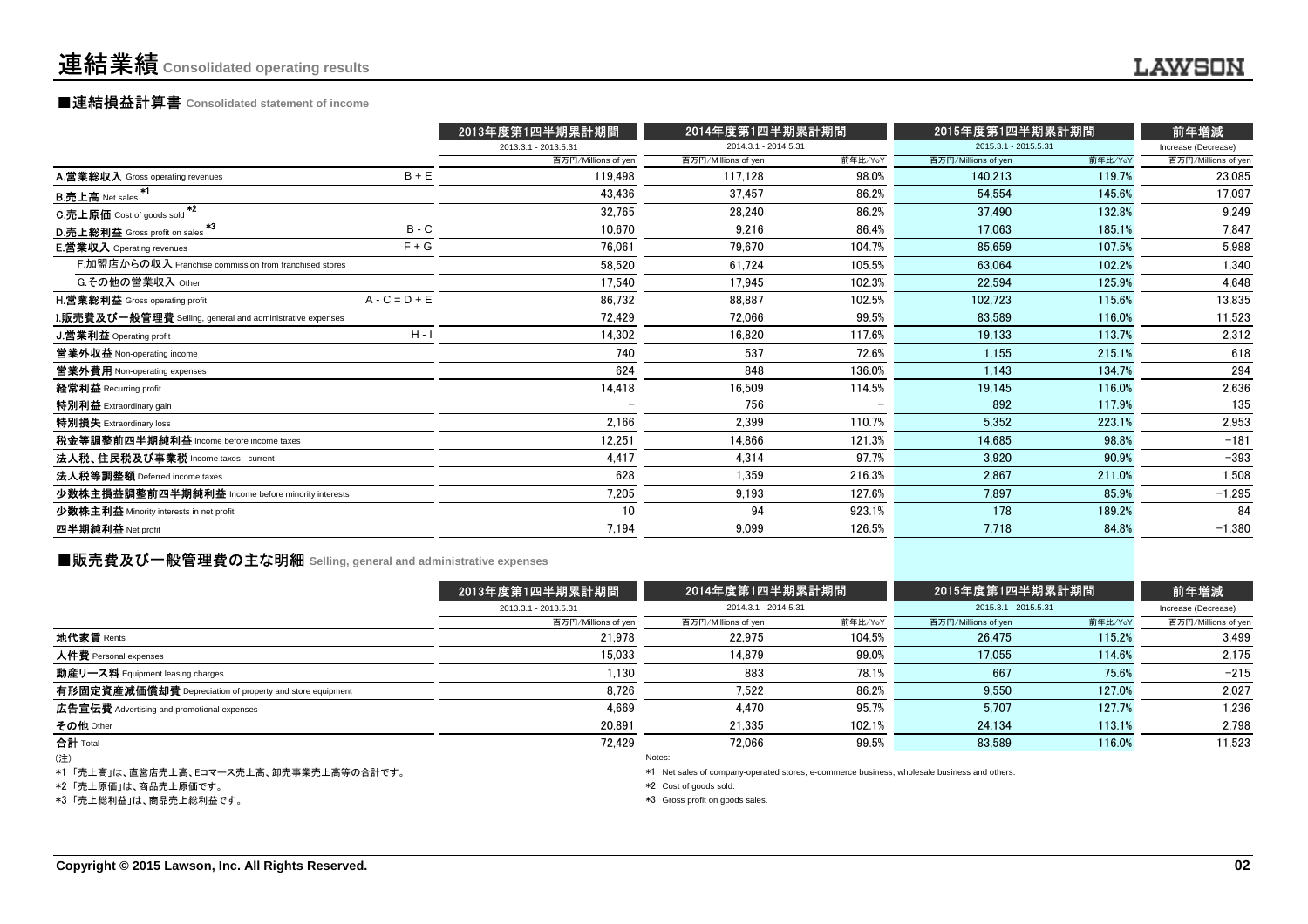#### **■投融資の状況 Capital expenditure**

|                                                          | 2013年度第1四半期累計期間      | 2014年度第1四半期累計期間      | 2015年度第1四半期累計期間      | 前年増減                | 2015年度計画                         |
|----------------------------------------------------------|----------------------|----------------------|----------------------|---------------------|----------------------------------|
|                                                          | 2013.3.1 - 2013.5.31 | 2014.3.1 - 2014.5.31 | 2015.3.1 - 2015.5.31 | Increase (Decrease) | Forecasts / 2015.3.1 - 2016.2.29 |
|                                                          | 百万円/Millions of yen  | 百万円/Millions of yen  | 百万円/Millions of yen  | 百万円/Millions of yen | 百万円/Millions of yen              |
| 新店投資 New store investments                               | 8.247                | 10,595               | 6,279                | $-4,315$            | 53,500                           |
| 既存店投資 Existing store investments                         | 1.494                | 4.126                | 907                  | $-3.218$            | 10.000                           |
| システム関連投資 IT - related investments                        | 1.004                | 1.196                | 3,127                | 1.931               | 13,000                           |
| その他 Other                                                | 320                  | 684                  | 287                  | $-396$              | 1,000                            |
| 投資小計 Subtotal                                            | 11,066               | 16.601               | 10,602               | $-5,999$            | 77,500                           |
| 出資 · 融資 Investments and advances                         | $-801$               | $-5.217$             | 630                  | 5,847               | 2.500                            |
| リース Leases                                               | 5,355                | 8,782                | 9.01                 | 229                 | 35,000                           |
| 合計 Total                                                 | 15.621               | 20.166               | 20.244               |                     | 115,000                          |
| 有形固定資産減価償却費 Depreciation of property and store equipment | 8,726                | 7.522                | 9,583                | 2,060               | 41,500                           |
| 無形固定資産償却費 Amortization of intangible assets              | 2.474                | 2.303                | 2,175                | $-128$              | 9,400                            |
| 減価償却費計 Total depreciation and amortization               | 11.201               | 9.826                | 11,758               | 1.932               | 50,900                           |
| (注)                                                      |                      | Note:                |                      |                     |                                  |

(注)

Note:

\* 2015年度のリース債務の返済による支出は5,790百万円です。

\* The amount of repayments of lease obligations (consolidated) is 5,790 millions of yen in FY2015.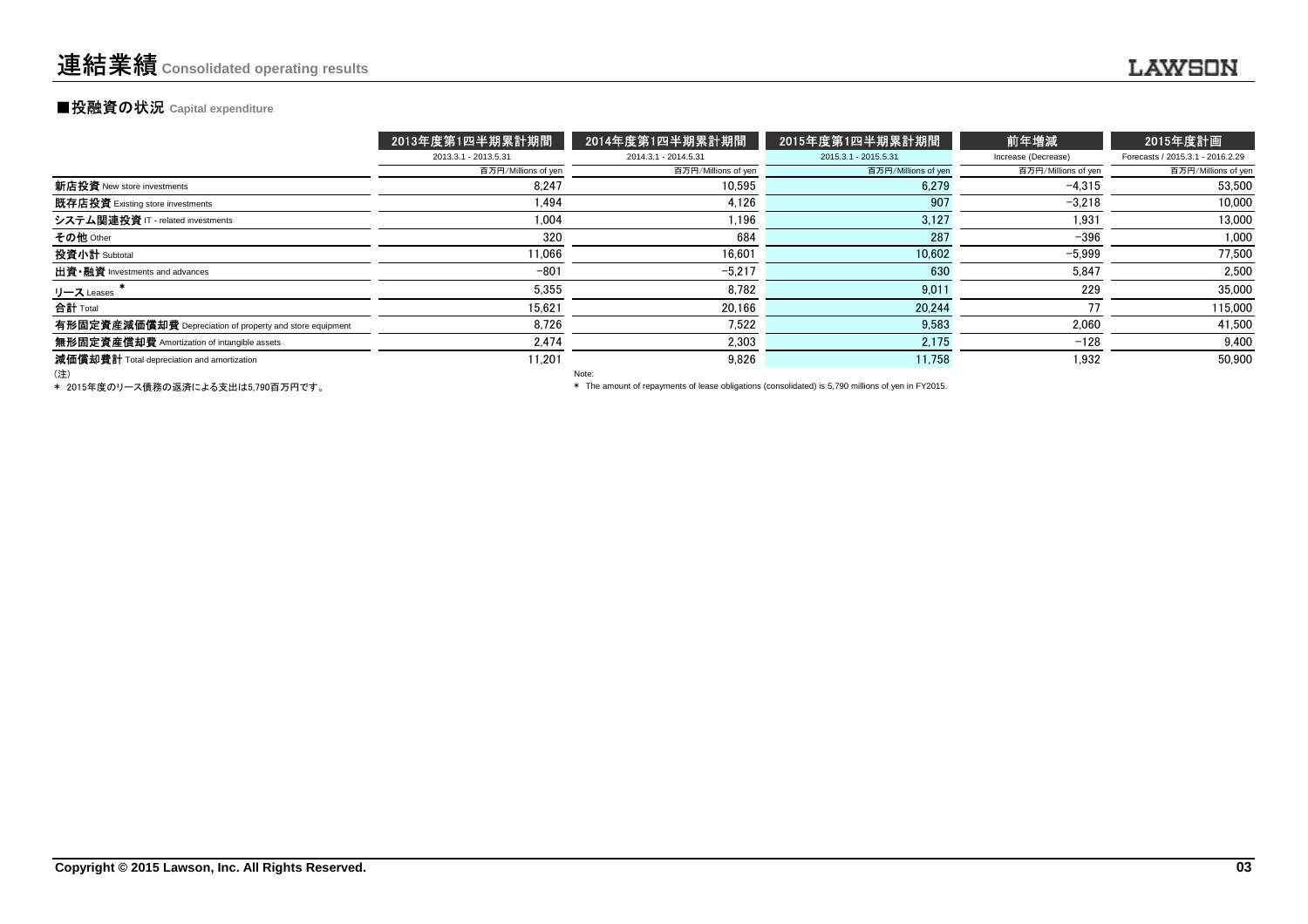#### ■連結貸借対照表 **Consolidated balance sheet**

|                                                                            | 2013年度<br>(2014年2月28日現在) | 2014年度<br>(2015年2月28日現在) | 2015年度第1四半期<br>(2015年5月31日現在) | 2014年度末からの増減                       |
|----------------------------------------------------------------------------|--------------------------|--------------------------|-------------------------------|------------------------------------|
|                                                                            | FY2013 (As of 2014.2.28) | FY2014 (As of 2015.2.28) | FY2015 (As of 2015.5.31)      | Increase (Decrease) from 2015.2.28 |
| [資産の部 Assets]                                                              | 百万円/Millions of yen      | 百万円/Millions of yen      | 百万円/Millions of yen           | 百万円/Millions of yen                |
| 流動資産 Current assets                                                        | 195.784                  | 223.642                  | 283,350                       | 59.707                             |
| 現金及び預金 Cash and deposits                                                   | 76,763                   | 76,758                   | 136,506                       | 59,748                             |
| 加盟店貸勘定 Accounts receivable - due from franchised stores                    | 32,186                   | 37,052                   | 34.040                        | $-3.011$                           |
| 商品 Merchandise inventories                                                 | 9,596                    | 17.044                   | 16.756                        | $-287$                             |
| 前払費用 Prepaid expenses                                                      | 10,716                   | 12,235                   | 12.892                        | 657                                |
| 未収入金 Accounts receivable - other                                           | 54,193                   | 58,666                   | 62,109                        | 3,443                              |
| 繰延税金資産 Deferred tax assets                                                 | 4,481                    | 5,299                    | 3,348                         | $-1,951$                           |
| その他 Other                                                                  | 10,240                   | 19,164                   | 17,718                        | $-1,446$                           |
| 貸倒引当金 Allowance for doubtful accounts                                      | $-2,393$                 | $-2,578$                 | $-22$                         | 2,556                              |
| 固定資産 Non-current assets                                                    | 425,208                  | 540.971                  | 549.241                       | 8,270                              |
| 有形固定資産 Property, plant and equipment                                       | 233.436                  | 274,436                  | 278.180                       | 3,743                              |
| ・建物及び構築物 Buildings and structures                                          | 128,835                  | 153,375                  | 157,164                       | 3,788                              |
| ・車両運搬具及び工具器具備品 Vehicles, tools, furniture and fixtures                     | 12.083                   | 14.825                   | 14.904                        | 79                                 |
| ・リース資産 Lease assets                                                        | 80,767                   | 91.661                   | 93.722                        | 2,061                              |
| •その他 Other                                                                 | 11,751                   | 14,574                   | 12,388                        | $-2,185$                           |
| 無形固定資産 Intangible assets                                                   | 28,480                   | 79,530                   | 82,838                        | 3,308                              |
| ・ソフトウェア Software                                                           | 18.262                   | 18.800                   | 22.325                        | 3,525                              |
| ・のれん Goodwill                                                              | 9,719                    | 48,189                   | 48.124                        | $-65$                              |
| •その他 Other                                                                 | 497                      | 12,540                   | 12,388                        | $-151$                             |
| 投資その他の資産 Investments and other assets                                      | 163,291                  | 187.004                  | 188.222                       | 1,217                              |
| ・長期貸付金 Long-term loans receivable                                          | 33,727                   | 37,232                   | 37,916                        | 683                                |
| •差入保証金 Lease deposits                                                      | 86.150                   | 93,205                   | 93.534                        | 328                                |
| •繰延税金資産 Deferred tax assets                                                | 21,627                   | 26,251                   | 24,213                        | $-2,038$                           |
| •その他 Other                                                                 | 22,751                   | 31,435                   | 33,631                        | 2,196                              |
| •貸倒引当金 Allowance for doubtful accounts                                     | $-965$                   | $-1,121$                 | $-1,073$                      | 47                                 |
| 資産合計 Total Assets                                                          | 620,992                  | 764,614                  | 832,591                       | 67,977                             |
| 有形固定資産の減価償却累計額<br>Accumulated depreciation of property and store equipment | 236,268                  | 283,656                  | 278,541                       | $-5,114$                           |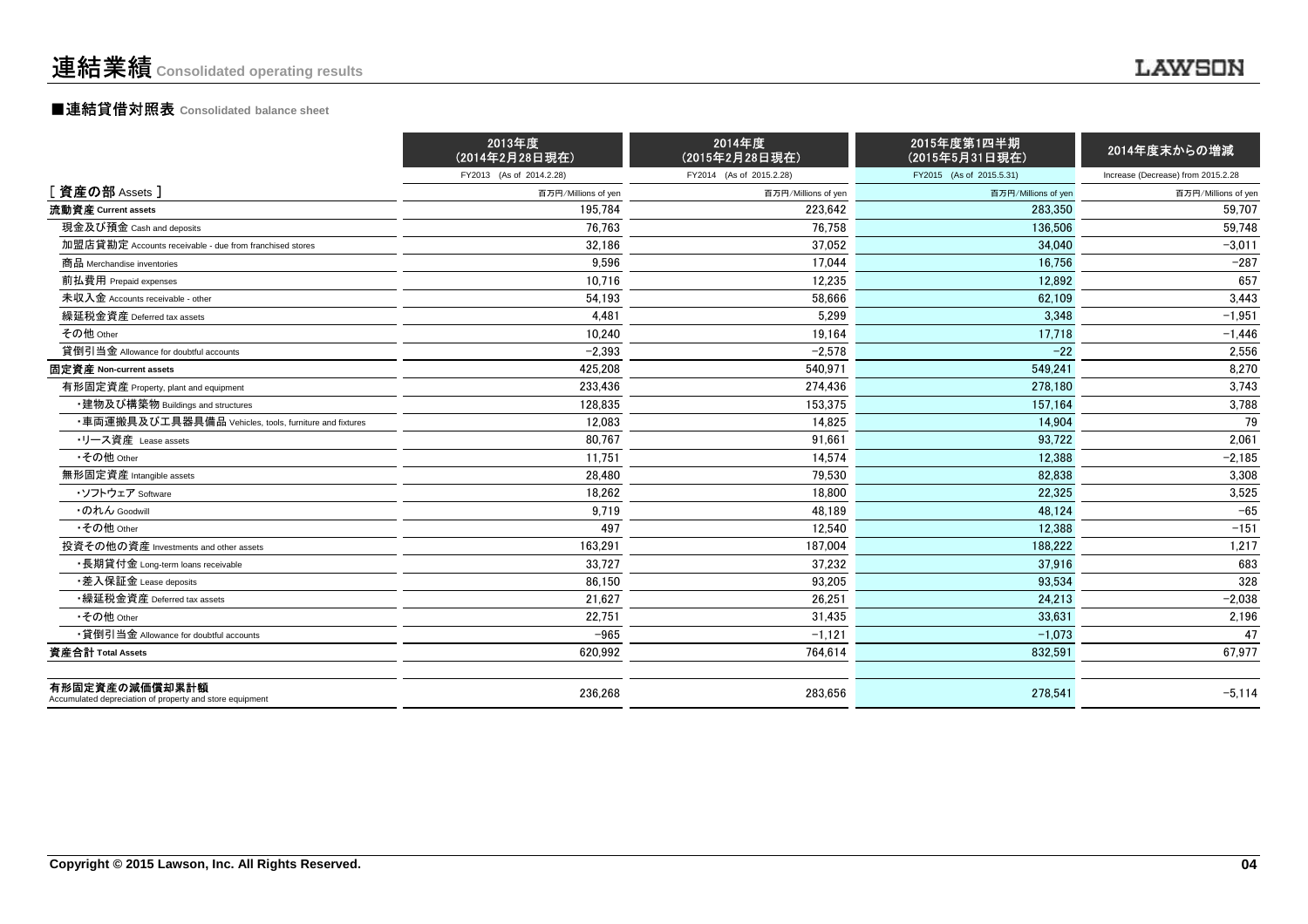#### ■連結貸借対照表 **Consolidated balance sheet**

|                                                                                             | 2013年度<br>(2014年2月28日現在) | 2014年度<br>(2015年2月28日現在) | 2015年度第1四半期<br>(2015年5月31日現在) | 2014年度末からの増減                       |
|---------------------------------------------------------------------------------------------|--------------------------|--------------------------|-------------------------------|------------------------------------|
|                                                                                             | FY2013 (As of 2014.2.28) | FY2014 (As of 2015.2.28) | FY2015 (As of 2015.5.31)      | Increase (Decrease) from 2015.2.28 |
| [負債の部 Liabilities]                                                                          | 百万円/Millions of yen      | 百万円/Millions of yen      | 百万円/Millions of yen           | 百万円/Millions of yen                |
| 流動負債 Current liabilities                                                                    | 246.706                  | 301.069                  | 369.562                       | 68,493                             |
| 買掛金 Accounts payable - trade                                                                | 89,171                   | 103,458                  | 112,331                       | 8,873                              |
| 加盟店借勘定 Accounts payable - due to franchised stores                                          | 1,405                    | 1,507                    | 1.952                         | 444                                |
| 短期借入金 Short-term loans payable                                                              | 680                      | 1,740                    | 2,130                         | 390                                |
| リース債務 Lease obligations                                                                     | 16,585                   | 19,948                   | 20,877                        | 929                                |
| 未払金 Accounts payable - other                                                                | 29,344                   | 43,518                   | 50,153                        | 6,635                              |
| 未払法人税等 Income taxes payable                                                                 | 14,330                   | 13,301                   | 4,114                         | $-9,186$                           |
| 預り金 Deposits payable                                                                        | 87,585                   | 103,634                  | 165,076                       | 61,441                             |
| 賞与引当金 Provision for bonuses                                                                 | 2,372                    | 2,976                    | 2.216                         | $-759$                             |
| その他 Other                                                                                   | 5,232                    | 10,983                   | 10,709                        | $-274$                             |
| 固定負債 Non-current liabilities                                                                | 123,788                  | 199,746                  | 202,516                       | 2,769                              |
| 長期借入金 Long-term loans payable                                                               |                          | 58.425                   | 58.137                        | $-287$                             |
| 長期リース債務 Long-term lease obligations                                                         | 61,666                   | 76,174                   | 79,430                        | 3,256                              |
| 退職給付引当金 Liability for employees' retirement benefits                                        | 11,082                   |                          |                               |                                    |
| 退職給付に係る負債 Net defined benefit liability                                                     | $\overline{\phantom{0}}$ | 12,958                   | 11,035                        | $-1,922$                           |
| 役員退職慰労引当金<br>Allowance for retirement benefits to executive officers and corporate auditors | 408                      | 367                      | 385                           | 17                                 |
| 長期預り保証金 Long-term guarantee deposits                                                        | 32,252                   | 29,992                   | 29,238                        | $-754$                             |
| 資産除去債務 Asset retirement obligations                                                         | 17,874                   | 21,530                   | 24.038                        | 2,508                              |
| その他 Other                                                                                   | 502                      | 297                      | 250                           | $-47$                              |
| 負債合計 Total liabilities                                                                      | 370.494                  | 500.816                  | 572.078                       | 71,262                             |
| [純資産の部 Net assets]                                                                          |                          |                          |                               |                                    |
| 株主資本 Shareholders' equity                                                                   | 242,832                  | 252,107                  | 248,122                       | $-3,985$                           |
| 資本金 Common stock                                                                            | 58.506                   | 58.506                   | 58.506                        | $\overline{\phantom{0}}$           |
| 資本剰余金 Additional paid-in capital                                                            | 47,741                   | 47,696                   | 47.696                        | $\mathbf{0}$                       |
| 利益剰余金 Retained earnings                                                                     | 138,141                  | 147,177                  | 143,195                       | $-3,981$                           |
| 自己株式 Treasury stock                                                                         | $-1,556$                 | $-1,272$                 | $-1,275$                      | $-3$                               |
| その他の包括利益累計額 Accumulated other comprehensive income                                          | 2.456                    | 4,014                    | 4,379                         | 364                                |
| その他有価証券評価差額金<br>Net unrealized gain (loss) on available-for-sale securities                 | $-93$                    | $-393$                   | 291                           | 684                                |
| 土地再評価差額金 Revaluation reserve for land                                                       | $-567$                   | $-566$                   | $-566$                        | $\overline{\phantom{0}}$           |
| 為替換算調整勘定 Foreign currency translation adjustments                                           | 3,118                    | 5,492                    | 5,175                         | $-317$                             |
| 退職給付に係る調整累計額 Remeasurements of defined benefit plans                                        |                          | $-518$                   | $-520$                        | $-1$                               |
| 新株予約権 Subscription rights to shares                                                         | 557                      | 223                      | 300                           | 77                                 |
| 少数株主持分 Minority interests                                                                   | 4.650                    | 7,452                    | 7.710                         | 257                                |
| 純資産合計 Net assets                                                                            | 250.497                  | 263.797                  | 260.512                       | $-3,284$                           |
| 負債純資産合計 Liabilities and net assets                                                          | 620,992                  | 764,614                  | 832,591                       | 67,977                             |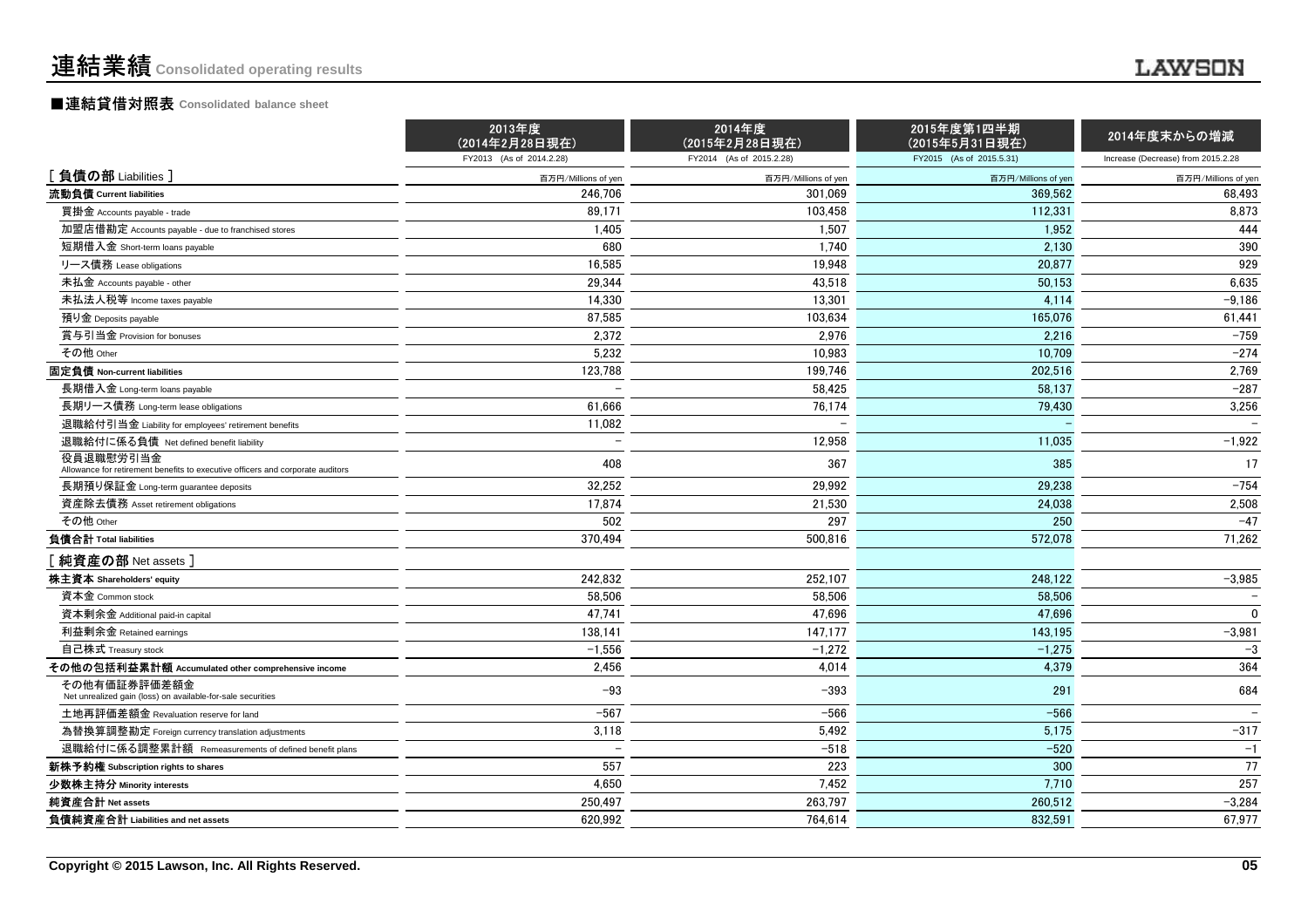## **■連結キャッシュ・フロー計算書** Consolidated statement of cash flows<br>■

|                                                                               | 2013年度第1四半期累計期間      | 2014年度第1四半期累計期間          | 2015年度第1四半期累計期間      | 前年増減                |
|-------------------------------------------------------------------------------|----------------------|--------------------------|----------------------|---------------------|
| I.営業活動によるキャッシュ・フロー                                                            | 2013.3.1 - 2013.5.31 | 2014.3.1 - 2014.5.31     | 2015.3.1 - 2015.5.31 | Increase (Decrease) |
| I. Net cash provided by (used in) operating activities                        | 百万円/Millions of yen  | 百万円/Millions of yen      | 百万円/Millions of yen  | 百万円/Millions of yen |
| 税金等調整前四半期純利益 Income before income taxes                                       | 12.251               | 14.866                   | 14.685               | $-181$              |
| 減価償却費 Depreciation and amortization                                           | 11.201               | 9.826                    | 11.758               | 1,932               |
| 減損損失 Impairment loss                                                          | 1.545                | 1.897                    | 4.414                | 2.517               |
| 売上債権の増減額(マイナスは増加)<br>Decrease (increase) in notes and accounts receivable     | $-2,242$             | $-2,673$                 | 2,872                | 5,546               |
| 仕入債務の増減額(マイナスは減少)<br>Increase (decrease) in notes and accounts payable        | 10,194               | 15.984                   | 9,204                | $-6,780$            |
| 未払金の増減額(マイナスは減少) Increase (decrease) in accounts payable - other              | 1.466                | 6.438                    | 3,182                | $-3,256$            |
| 預り金の増減額(マイナスは減少) Increase (decrease) in deposits payable                      | 12,771               | 23,610                   | 61.441               | 37,830              |
| 法人税等の支払額 Income taxes paid                                                    | $-13,577$            | $-13.571$                | $-12.243$            | 1,327               |
| その他 Other - net                                                               | $-3.671$             | $-4.042$                 | $-6.951$             | $-2.908$            |
| 営業活動によるキャッシュ・フロー Net cash provided by (used in) operating activities          | 29.938               | 52.337                   | 88.365               | 36,027              |
| Ⅱ.投資活動によるキャッシュ・フロー<br>II. Net cash provided by (used in) investing activities |                      |                          |                      |                     |
| 定期預金の預入による支出 Payments into time deposits                                      |                      | $\overline{\phantom{0}}$ | $-1,197$             | $-1,197$            |
| 定期預金の払戻による収入 Proceeds from withdrawal of time deposits                        | 12.000               |                          |                      |                     |
| 関係会社株式の取得による支出 Increase in advances to associated company                     | $-1,285$             | $-118$                   | $-624$               | $-505$              |
| 有形固定資産の取得による支出 Purchase of property, plant and equipment                      | $-8,171$             | $-11.520$                | $-6,133$             | 5,386               |
| 無形固定資産の取得による支出 Purchase of intangible assets                                  | $-869$               | $-1,141$                 | $-3,096$             | $-1,955$            |
| 長期前払費用の取得による支出 Purchase of long-term prepaid expenses                         | $-588$               | $-2,523$                 | $-300$               | 2,222               |
| その他 Other - net                                                               | 650                  | 3.918                    | $-1.078$             | $-4.996$            |
| 投資活動によるキャッシュ・フロー Net cash provided by (used in) investing activities          | 1,734                | $-11,384$                | $-12,429$            | $-1,045$            |
| Ⅲ.財務活動によるキャッシュ・フロー                                                            |                      |                          |                      |                     |
| III. Net cash provided by (used in) financing activities                      |                      |                          |                      |                     |
| リース債務の返済による支出 Repayments of lease obligations                                 | $-3.941$             | $-4.929$                 | $-5.790$             | $-861$              |
| 配当金の支払額 Cash dividends paid                                                   | $-9.989$             | $-10.989$                | $-11.999$            | $-1,010$            |
| その他 Other - net                                                               | $-26$                | 66                       | 99                   | 32                  |
| 財務活動によるキャッシュ・フロー Net cash provided by (used in) financing activities          | $-13.957$            | $-15.851$                | $-17.691$            | $-1,839$            |
| IV.現金及び現金同等物の期末残高<br>IV. Cash and cash equivalents at end of period           | 91,314               | 93,639                   | 135,305              | 41,666              |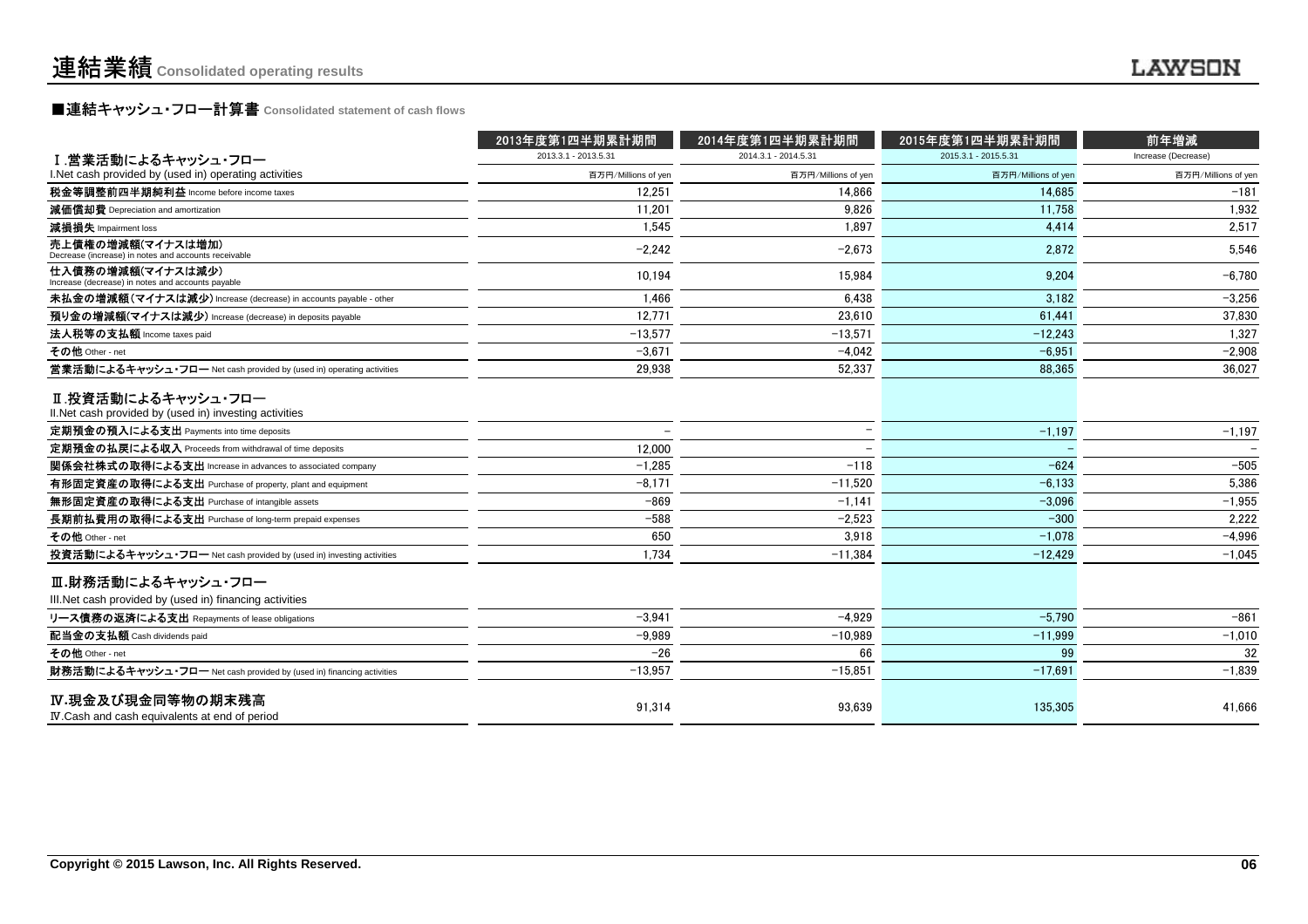#### **■主な関係会社の状況** Main subsidiaries and equity method affiliates

| 1.連結子会社                                 |               | (株)ローソンマート <sup>*2</sup>                                                                                                            |                     |                                      | 上海華聯羅森有限公司                                                                                                               | $*3$                |                        | 重慶羅森便利店有限公司                                                                                 |                     |  |
|-----------------------------------------|---------------|-------------------------------------------------------------------------------------------------------------------------------------|---------------------|--------------------------------------|--------------------------------------------------------------------------------------------------------------------------|---------------------|------------------------|---------------------------------------------------------------------------------------------|---------------------|--|
| 1. Consolidated subsidiaries            |               | Lawson Mart, Inc.                                                                                                                   |                     |                                      | Shanghai Hualian Lawson, Inc.                                                                                            |                     | Chongqing Lawson, Inc. |                                                                                             |                     |  |
| 設立日 Date of establishment               |               | 2013年11月 2013.11                                                                                                                    |                     | 1996年2月 1996.2                       |                                                                                                                          |                     |                        | 2010年4月 2010.4                                                                              |                     |  |
| 決算月 Fiscal year end                     |               | 2月 February                                                                                                                         |                     |                                      | 12月 December                                                                                                             |                     | 12月 December           |                                                                                             |                     |  |
| $*1$                                    |               | 100.0%                                                                                                                              |                     |                                      | 94.0%                                                                                                                    |                     |                        | 100.0%                                                                                      |                     |  |
| グループ出資比率 Share of group companies       |               |                                                                                                                                     |                     |                                      |                                                                                                                          |                     |                        |                                                                                             |                     |  |
| 事業内容 Business activities                |               | 「ローソンマート」「ローソンストア100」の店舗運営<br>及び指導並びに商品関連事業<br>Store operation and merchandising function of<br>"LAWSON MART" and "LAWSON STORE100" |                     |                                      | 中国上海市及びその周辺におけるコンビニエンスストア事業<br>Lawson's chain-store development and operation in Shanghai and<br>surrounding area, China |                     |                        | 中国重慶市におけるコンビニエンスストア事業<br>Lawson's chain-store development and operation in Chongqing, China |                     |  |
| 他出資者 Other shareholders                 |               |                                                                                                                                     |                     | - 百聯集団有限公司 BAILIAN (GROUP) CO., LTD. |                                                                                                                          | 6.0%                |                        |                                                                                             |                     |  |
|                                         | 2014.3-2014.5 | 2015.3-2015.5                                                                                                                       | 2014.3-2015.2       | 2014.1-2014.3                        | 2015.1-2015.3                                                                                                            | 2014.1-2014.12      | 2014.1-2014.3          | 2015.1-2015.3                                                                               | 2014.1-2014.12      |  |
|                                         |               |                                                                                                                                     | 百万円/Millions of yen |                                      |                                                                                                                          | 百万円/Millions of yen |                        |                                                                                             | 百万円/Millions of yen |  |
| チェーン全店売上高 Total net sales               | 19,487        | 13,122                                                                                                                              | 74,034              | 197                                  | 663                                                                                                                      | 1,282               | 554                    | 990                                                                                         | 3,208               |  |
| 営業総収入 Total operating revenues          | 20,531        | 14,424                                                                                                                              | 78,232              | 125                                  | 550                                                                                                                      | 1,359               | 595                    | 1,066                                                                                       | 3,473               |  |
| 営業利益 Operating profit                   | $-637$        | $-13$                                                                                                                               | 1,763               | $-221$                               | $-332$                                                                                                                   | $-645$              | $-189$                 | $-230$                                                                                      | $-903$              |  |
| 経常利益 Recurring profit                   | $-632$        | $-11$                                                                                                                               | 1,774               | $-223$                               | $-341$                                                                                                                   | $-583$              | $-184$                 | $-230$                                                                                      | $-882$              |  |
| 当期純利益 Net profit                        | $-402$        | $-28$                                                                                                                               | 984                 | $-260$                               | $-341$                                                                                                                   | $-924$              | $-184$                 | $-230$                                                                                      | $-1,046$            |  |
|                                         |               | 大連羅森便利店有限公司                                                                                                                         |                     | Saha Lawson Co., Ltd.                |                                                                                                                          |                     |                        |                                                                                             |                     |  |
|                                         |               | Dalian Lawson, Inc.                                                                                                                 |                     |                                      |                                                                                                                          |                     |                        |                                                                                             |                     |  |
| 設立日 Date of establishment               |               | 2011年9月 2011.9                                                                                                                      |                     |                                      | 2012年11月 2012.11                                                                                                         |                     |                        |                                                                                             |                     |  |
| 決算月 Fiscal year end                     |               | 12月 December                                                                                                                        |                     | 12月 December                         |                                                                                                                          |                     |                        |                                                                                             |                     |  |
| *1<br>グループ出資比率 Share of group companies |               | 98.3%                                                                                                                               |                     | 49.0%                                |                                                                                                                          |                     |                        |                                                                                             |                     |  |
| 事業内容 Business activities                |               | 中国大連市におけるコンビニエンスストア事業<br>Lawson's chain-store development and operation in Dailian, China                                           |                     |                                      | タイにおけるコンビニエンスストア事業<br>Operating stores "LAWSON 108" and "108SHOP" in Thailand                                            |                     |                        |                                                                                             |                     |  |
| 他出資者 Other shareholders                 |               | 大連亜恵快餐有限公司 Dalian Acasia Fast Foods Co., LTD.                                                                                       |                     | 1.7% Saha Pathanapibul PLC.          |                                                                                                                          | 20.0%               |                        |                                                                                             |                     |  |
|                                         |               |                                                                                                                                     |                     | - Saha Pathana Interholding PLC.     |                                                                                                                          | 9.0%                |                        |                                                                                             |                     |  |
|                                         |               |                                                                                                                                     |                     | - I.C.C International PLC.<br>9.0%   |                                                                                                                          |                     |                        |                                                                                             |                     |  |
|                                         |               |                                                                                                                                     |                     | - Thai President Foods PLC.          |                                                                                                                          | 9.0%                |                        |                                                                                             |                     |  |
|                                         |               |                                                                                                                                     |                     | - Others                             |                                                                                                                          | 4.0%                |                        |                                                                                             |                     |  |
|                                         | 2014.1-2014.3 | 2015 1-2015 3                                                                                                                       | 2014.1-2014.12      | 2014.1-2014.3                        | 2015.1-2015.3                                                                                                            | 2014.1-2014.12      |                        |                                                                                             |                     |  |
|                                         |               |                                                                                                                                     | 百万円/Millions of yen |                                      |                                                                                                                          | 百万円/Millions of yen |                        |                                                                                             |                     |  |
| チェーン全店売上高 Total net sales               | 148           | 295                                                                                                                                 | 975                 | 1,579                                | 1,731                                                                                                                    | 7,416               |                        |                                                                                             |                     |  |
| 営業総収入 Total operating revenues          | 150           | 309                                                                                                                                 | 995                 | 1,622                                | 1,845                                                                                                                    | 7,800               |                        |                                                                                             |                     |  |
| 営業利益 Operating profit                   | $-62$         | $-83$                                                                                                                               | $-312$              | $-163$                               | $-67$                                                                                                                    | $-655$              |                        |                                                                                             |                     |  |
| 経常利益 Recurring profit                   | $-61$         | $-83$                                                                                                                               | $-315$              | $-251$                               | $-87$                                                                                                                    | $-730$              |                        |                                                                                             |                     |  |
| 当期純利益 Net profit                        | $-61$         | $-83$                                                                                                                               | $-338$              | $-241$                               | $-100$                                                                                                                   | $-831$              |                        |                                                                                             |                     |  |
| (注)                                     |               |                                                                                                                                     |                     |                                      | Notes:                                                                                                                   |                     |                        |                                                                                             |                     |  |

(注)) and the contract of the contract of the contract of the contract of the contract of the contract of the contract of the contract of the contract of the contract of the contract of the contract of the contract of the cont

\*1 グループ出資比率には、(株)ローソンからの出資のほか、グループ企業等からの出資を含みます。

- 合算して算出したものです。となっております。これは、(株)ローソンマートの営業利益に、(株)ローソン LS100事業本部の社内管理上の営業利益を \*2 ローソンマート/ローソンストア100事業全体の営業利益(社内管理ベース)は、2015年度第1四半期累計で-329百万円
- \*3 2015年度第1四半期より、上海華聯羅森有限公司には、中国上海市及びその周辺地域の上海楽松商貿有限公司、浙江羅森百貨有限公司2社の経営成績を合算しております。

\*1 Share of group companies includes investments from group companies besides investments from Lawson, Inc.

Lawson Mart, Inc. together with the operating profit of Lawson, Inc.'s LAWSON MART and LAWSON STORE100 business division.\*2 According to our internal calculation, the combined operating profit of LAWSON MART and LAWSON STORE100 business has madea total of (329) million yen in the first quarter of fiscal year 2015. This total was calculated by adding the operating profit of

\*3 The operating results of Shanghai Hualian Lawson, Inc. is a sum of operating results of 2 companies (Shanghai Le SongTrading Co., Ltd. and Zhejiang Lawson, Inc. located in Shanghai and surrounding area) from the first quarter of fiscal year 2015.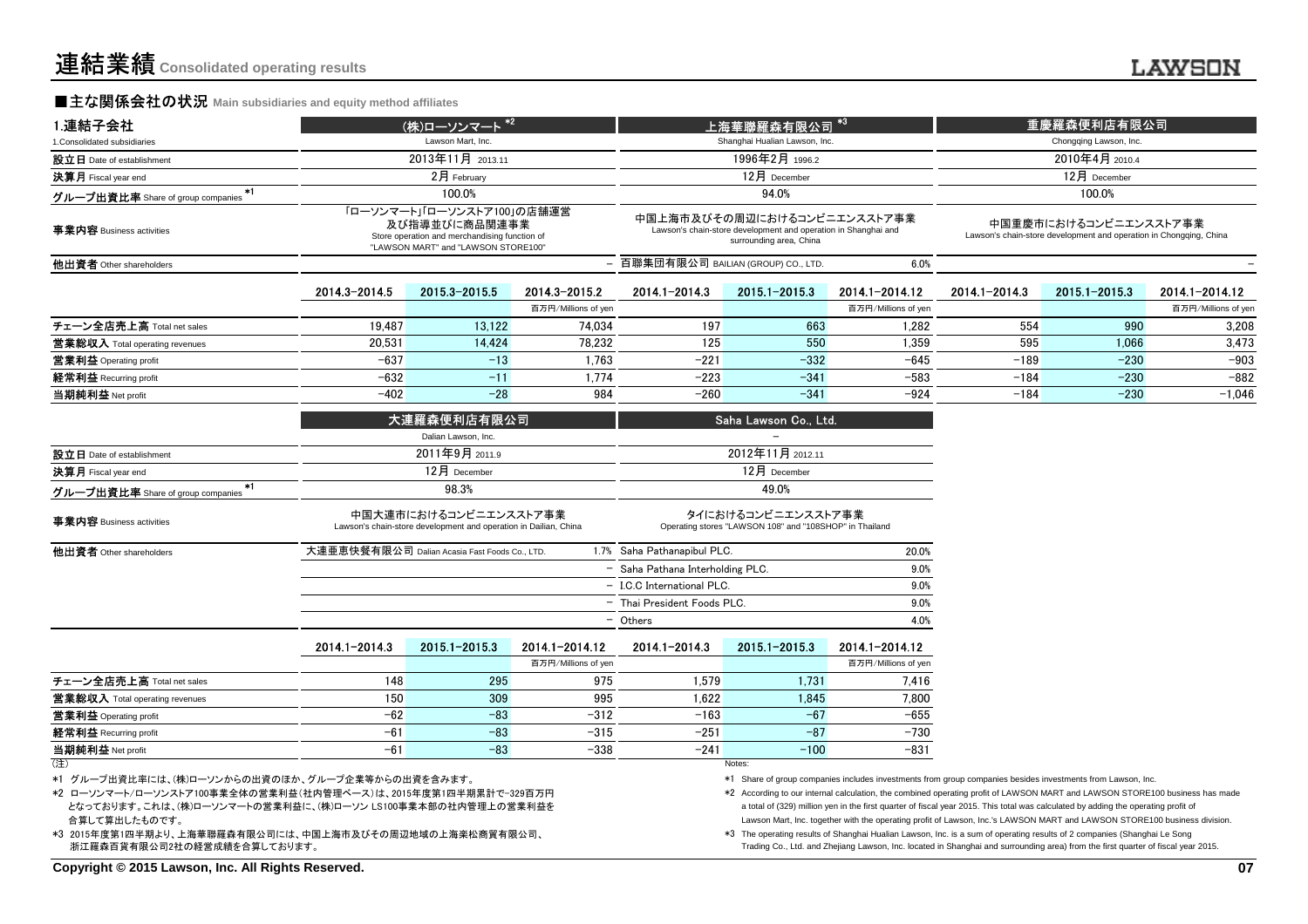#### **■主な関係会社の状況** Main subsidiaries and equity method affiliates

|                                                         | (株)成城石井 <sup>*2</sup>                                                                                                | (株)ローソンHMVエンタテイメント                                                                                         | ユナイテッド・シネマ(株) <sup>*3</sup>                                      |
|---------------------------------------------------------|----------------------------------------------------------------------------------------------------------------------|------------------------------------------------------------------------------------------------------------|------------------------------------------------------------------|
|                                                         | SEIJO ISHII CO., LTD.                                                                                                | Lawson HMV Entertainment, Inc.                                                                             | United Cinemas Co., Ltd.                                         |
| 設立日 Date of establishment                               | 1927年2月 1927.2                                                                                                       | 1992年7月 1992.7                                                                                             | 1999年10月 1999.10                                                 |
| 決算月 Fiscal year end                                     | $12$ 月 December                                                                                                      | $2$ 月 February                                                                                             | $3H$ March                                                       |
| グループ出資比率 Share of group companies $\tilde{\phantom{a}}$ | 100.0%                                                                                                               | 100.0%                                                                                                     | 100.0%                                                           |
| 事業内容 Business activities                                | 食品総合小売業、輸入、卸売、食品製造及び飲食店の事業<br>Food retailing, import, wholesale, food manufacture and restaurant operations business | チケット販売・情報提供サービス業、音楽・映像ソフトの販売<br>Ticket sales, e-commerce, advertising sales and other marketing activities | 映画館の運営及び関連事業<br>Operation of movie theaters and related business |
| 他出資者 Other shareholders                                 |                                                                                                                      |                                                                                                            |                                                                  |
|                                                         |                                                                                                                      |                                                                                                            |                                                                  |

|                                       | 2014.1-2014.3 | 2015.1-2015.3 | 2014.1-2014.12      | 2014.3-2014.5 | 2015.3-2015.5 | 2014.3-2015.2            | 2014.1-2014.3 | 2015.1-2015.3 | 2014.1-2014.12      |
|---------------------------------------|---------------|---------------|---------------------|---------------|---------------|--------------------------|---------------|---------------|---------------------|
|                                       |               |               | 百万円/Millions of yen |               |               | 百万円/Millions of yen      |               |               | 百万円/Millions of yen |
| チェーン全店売上高 Total net sales             |               | 15.737        | 16,580              |               |               | $\overline{\phantom{0}}$ |               |               |                     |
| <b>営業総収入</b> Total operating revenues |               | 16,763        | 17,880              | 10.475        | 11,645        | 46,018                   |               | 4.342         | 5,773               |
| 営業利益 Operating profit                 |               | 1.600         | 1.547               | 618           | 734           | 3.093                    |               | 301           | 155                 |
| 経常利益 Recurring profit                 |               | 1.576         | 1.465               | 621           | 735           | 3.094                    |               | 327           | 159                 |
| 当期純利益 Net profit                      |               | 536           | 1.086               | 562           | 643           | 2.918                    |               | 217           | $-112$              |

|                                         | (株)ローソン・エイティエム・ネットワークス                    |       | (株)ベストプラクティス                                                            |
|-----------------------------------------|-------------------------------------------|-------|-------------------------------------------------------------------------|
|                                         | Lawson ATM Networks, Inc.                 |       | BestPractice, Inc.                                                      |
| 設立日 Date of establishment               | 2001年5月 2001.5                            |       | 2004年3月 2004.3                                                          |
| 決算月 Fiscal year end                     | $2月$ February                             |       | $2月$ February                                                           |
| *1<br>グループ出資比率 Share of group companies | 76.5%                                     |       | 100.0%                                                                  |
| 事業内容 Business activities                | 現金自動預入払出機の運営<br>Operation of ATMs         |       | 店舗の経営の実態調査・分析業務<br>On-site inspections and analysis of store management |
| 他出資者 Other shareholders                 | 銀行(40行) Bank (40 companies)               | 23.2% |                                                                         |
|                                         | セコム株式会社 SECOM Co., ltd.                   | 0.1%  |                                                                         |
|                                         | 沖電気工業株式会社 Oki Electric Industry Co., Itd. | 0.1%  |                                                                         |
|                                         | 日本通運株式会社 NIPPON EXPRESS Co., ltd.         | 0.1%  |                                                                         |

|                                         | 2014 3-2014 5 | 2015 3 - 2015 5 | 2014.3-2015.2       | 2014.3-2014.5 | 2015.3-2015.5 | 2014.3-2015.2       |
|-----------------------------------------|---------------|-----------------|---------------------|---------------|---------------|---------------------|
|                                         |               |                 | 百万円/Millions of yen |               |               | 百万円/Millions of yen |
| <b>営業総収入</b> Total operating revenues   | 5.840         | 6.114           | 23.566              | 285           | 259           | 1,113               |
| 営業利益 Operating profit                   | 1.523         | 1,574           | 5,935               | 64            | 22            | 149                 |
| 経常利益 Recurring profit                   | 1.493         | 1.546           | 5.828               | 64            | 22            | 149                 |
| 当期純利益 Net profit                        | 924           | 995             | 3,605               | 59            | 16            |                     |
|                                         |               |                 | 台数/Unit             |               |               |                     |
| <b>ATM設置台数 Number of ATMs installed</b> | 10,313        | 10,798          | 10,767              |               |               |                     |
| (3)                                     |               |                 |                     | Notes:        |               |                     |

<sup>(</sup>注)) and the contract of the contract of the contract of the contract of the contract of the contract of the contract of the contract of the contract of the contract of the contract of the contract of the contract of the cont

\*1 グループ出資比率には、(株)ローソンからの出資のほか、グループ企業等からの出資を含みます。

\*2 当社は、2014年10月に(株)成城石井の株式を取得し、同社を連結子会社化いたしました。

 なお、上表中の2014年度累計の数値は、連結損益計算書に取り込んだ3ヶ月(2014年10月~12月)の実績値となります。また、同社の設立日については、創業時点を記載しております。

\*3 当社グループは、2014年8月にユナイテッド・シネマ(株)の親会社株式を取得した事に伴い、同社を連結子会社化いたしました。 なお、上表中の2014年度累計の数値は連結損益計算書に取り込んだ4ヶ月(2014年9月~12月)の実績値となります。

\*1 Share of group companies includes investments from group companies besides investments from Lawson, Inc.

\*2 Lawson group has consolidated with SEIJO ISHII CO., LTD. as its consolidated subsidiary since it acquired shares of SEIJO ISHII CO., LTD.on October 2014. In addition, the above numbers of fiscal year 2014 are results of three months (from October 2014 to December 2014)shown in consolidated statement of income. Futhermore, for SEIJO ISHII CO., LTD., it states the date of establishment.

 \*3 Lawson group has consolidated with United Cinemas Co., Ltd. as its consolidated subsidiary since it acquired parent company shares of United Cinemas Co., Ltd. on August 2014. In addition, the above numbers of fiscal year 2014 are results of four months (from September 2014 to December 2014) shown in consolidated statement of income.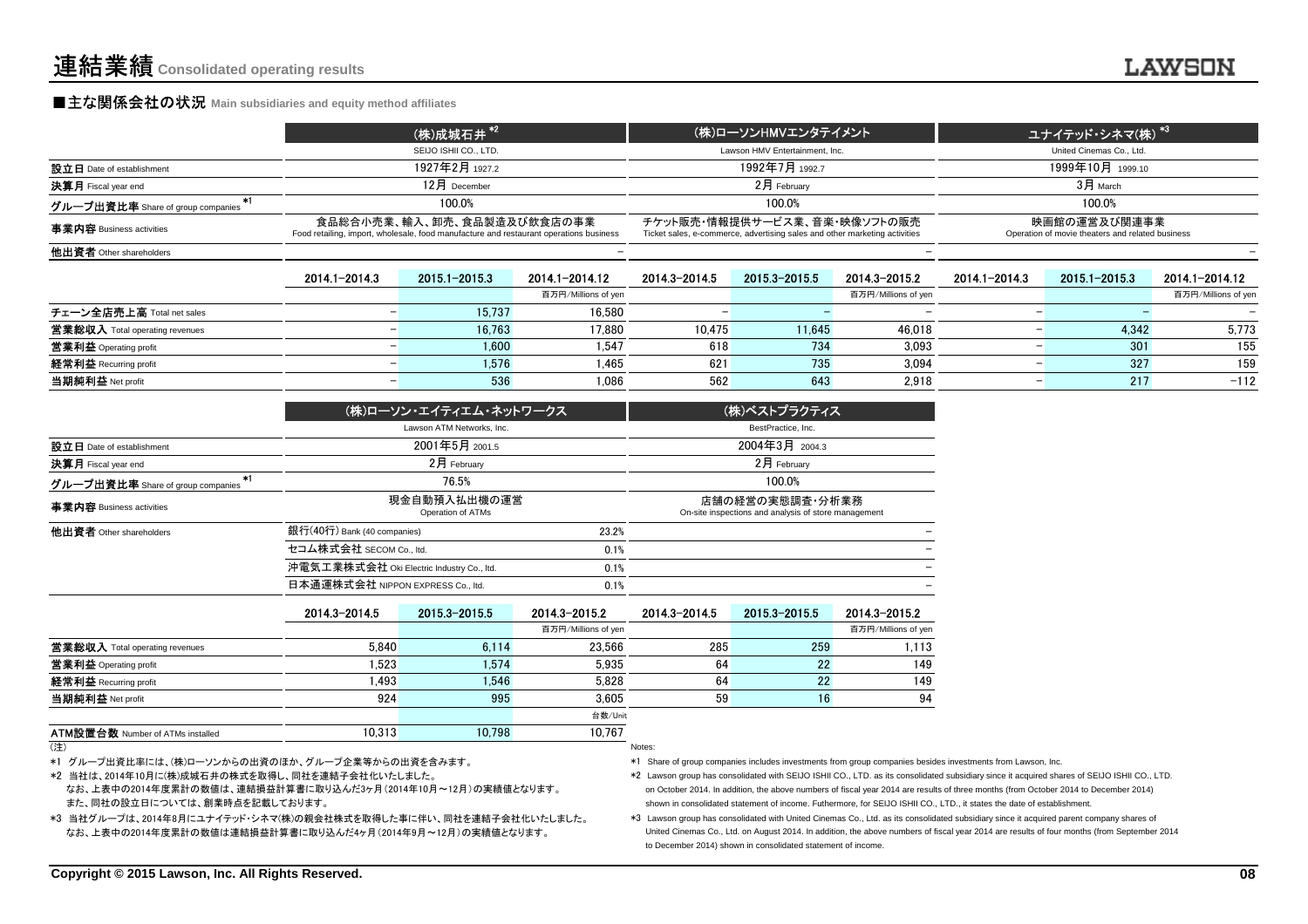#### **■主な関係会社の状況 Main subsidiaries and equity method affiliates**

|                                   | (株)SCI                                                                      |                 |                     |  |  |  |  |  |
|-----------------------------------|-----------------------------------------------------------------------------|-----------------|---------------------|--|--|--|--|--|
|                                   |                                                                             | SCI. Inc.       |                     |  |  |  |  |  |
| 設立日 Date of establishment         |                                                                             | 2012年7月 2012.7  |                     |  |  |  |  |  |
| 決算月 Fiscal year end               |                                                                             | 2月 February     |                     |  |  |  |  |  |
| グループ出資比率 Share of group companies | 100.0%                                                                      |                 |                     |  |  |  |  |  |
| 事業内容 Business activities          | SCM機能子会社<br>Serving supply chain management of convenience store businesses |                 |                     |  |  |  |  |  |
| 他出資者 Other shareholders           |                                                                             |                 |                     |  |  |  |  |  |
|                                   | 2014.3-2014.5                                                               | 2015 3 - 2015 5 | 2014.3-2015.2       |  |  |  |  |  |
|                                   |                                                                             |                 | 百万円/Millions of yen |  |  |  |  |  |
| ---                               | $\cdots$                                                                    |                 |                     |  |  |  |  |  |

| 取扱高 Gross sales              | 19.481 | 42.199 | 87.638 |
|------------------------------|--------|--------|--------|
| <b>営業利益</b> Operating profit | У      | 957    | l.128  |
| 経常利益 Recurring profit        | У      | 958    | 1.128  |
| 当期純利益 Net profit             | У      | 579    | 686    |
|                              |        |        |        |

| 2.持分法適用関連会社                       | (株)ローソン沖縄                                                                        |                          |                                                                                     |                          | (株)ローソン高知 <sup>*2</sup>                                                        |       |
|-----------------------------------|----------------------------------------------------------------------------------|--------------------------|-------------------------------------------------------------------------------------|--------------------------|--------------------------------------------------------------------------------|-------|
| 2. Equity method affiliates       | Lawson Okinawa, Inc.                                                             |                          | Lawson Minamikyushu, Inc.                                                           | Lawson Kochi, Inc.       |                                                                                |       |
| 設立日 Date of establishment         | 2009年10月 2009.10                                                                 |                          | 2013年5月 2013.5                                                                      | 2015年4月 2015.4           |                                                                                |       |
| <b>決算月</b> Fiscal year end        | 2月 February                                                                      |                          | $2月$ February                                                                       | $2月$ February            |                                                                                |       |
| グループ出資比率 Share of group companies | 49.0%                                                                            |                          | 49.0%                                                                               |                          | 49.0%                                                                          |       |
| 事業内容 Business activities          | 沖縄県におけるコンビニエンスストア事業<br>Lawson's chain-store development and operation in Okinawa |                          | 鹿児島県におけるコンビニエンスストア事業<br>Lawson's chain-store development and operation in Kagoshima |                          | 高知県におけるコンビニエンスストア事業<br>Lawson's chain-store development and operation in Kochi |       |
| 他出資者 Other shareholders           | 株式会社サンエー san-a co., LTD.                                                         |                          | 51.0% 南国殖産株式会社 Nangoku Corporation Co., Ltd.                                        |                          | 51.0% 株式会社サニーマート SUNNY MART Co., Ltd.                                          | 51.0% |
|                                   |                                                                                  |                          |                                                                                     | $\qquad \qquad$          |                                                                                |       |
|                                   |                                                                                  | $\overline{\phantom{0}}$ |                                                                                     | $\overline{\phantom{0}}$ |                                                                                |       |

| 他出資者 Other shareholders                          | 株式会社サンエー SAN-A CO.,LTD. |               |                     | 51.0% 南国殖産株式会社 Nangoku Corporation Co., Ltd. |                                                                                                                               |                     | 51.0% 株式会社サニーマート SUNNY MART Co. Ltd.<br>51.0% |               |                     |
|--------------------------------------------------|-------------------------|---------------|---------------------|----------------------------------------------|-------------------------------------------------------------------------------------------------------------------------------|---------------------|-----------------------------------------------|---------------|---------------------|
|                                                  |                         |               |                     |                                              |                                                                                                                               |                     |                                               |               |                     |
|                                                  |                         |               |                     |                                              |                                                                                                                               |                     |                                               |               |                     |
|                                                  | 2014.3-2014.5           | 2015.3-2015.5 | 2014.3-2015.2       | 2014.3-2014.5                                | 2015.3-2015.5                                                                                                                 | 2014.3-2015.2       | 2014.3-2014.5                                 | 2015.3-2015.5 | 2014.3-2015.2       |
|                                                  |                         |               | 百万円/Millions of ven |                                              |                                                                                                                               | 百万円/Millions of yen |                                               |               | 百万円/Millions of yen |
| <b>営業総収入</b> Total operating revenues            | 1.096                   | 1.274         | 4.674               | 906                                          | 894                                                                                                                           | 3.594               |                                               | 752           |                     |
| 営業利益 Operating profit                            | 280                     | 306           | 1.182               | -9                                           | $-93$                                                                                                                         | $-421$              |                                               |               |                     |
| 経常利益 Recurring profit                            | 282                     | 308           | 1.194               | $-10$                                        | $-99$                                                                                                                         | -441                |                                               | 79            |                     |
| 当期純利益 Net profit                                 | 171                     | 193           | 738                 | $-10$                                        | $-106$                                                                                                                        | $-472$              |                                               | 52            |                     |
| (注)                                              |                         |               |                     | Notes:                                       |                                                                                                                               |                     |                                               |               |                     |
| *1 グループ出資比率には、(株)ローソンからの出資のほか、グループ企業等からの出資を含みます。 |                         |               |                     |                                              | *1 Share of group companies includes investments from group companies besides investments from Lawson, Inc.                   |                     |                                               |               |                     |
| *2 (株)ローソン高知は、2015年4月より当社の持分法適用関連会社になっております。     |                         |               |                     |                                              | *2 Lawson Kochi, Inc. has become an equity method affiliates of Lawson, Inc. since April 2015. In addition, the above numbers |                     |                                               |               |                     |

(注)

なお、上表中の2015年度第1四半期累計の数値は、連結損益計算書に取り込んだ2ヶ月(2015年4月~5月)の実績値となります。

of the first quarter of fiscal year 2015 are results of two months (from April to May 2015) shown in consolidated statement of income.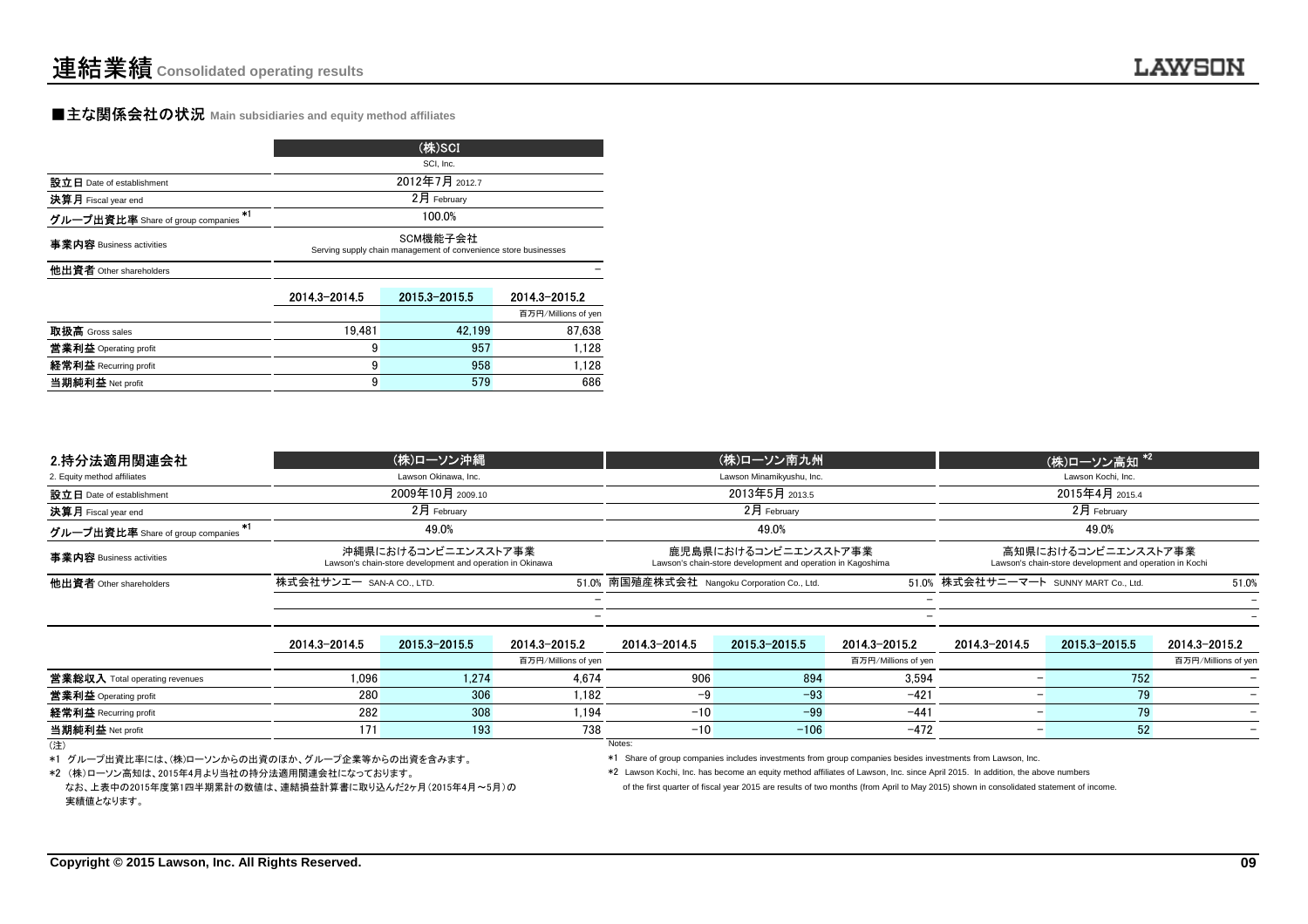## **■主な業績と予想** Results and forecasts for major financial indicators<br>
————————————————————

|                                                                                                                                                                                                                                                                                                    | 2013年度/FY2013 <sup>*2</sup>      |                                                                                                                                                  |                                      | 2014年度/FY2014 <sup>*3*4</sup> |                                                                                                                                                                                                    |          |                                      | 2015年度/FY2015 <sup>*51</sup> |                                                                                                                                                                                                                                                                                                                                                                                                                                                                                                                                                                                          |          |                                                   |         |
|----------------------------------------------------------------------------------------------------------------------------------------------------------------------------------------------------------------------------------------------------------------------------------------------------|----------------------------------|--------------------------------------------------------------------------------------------------------------------------------------------------|--------------------------------------|-------------------------------|----------------------------------------------------------------------------------------------------------------------------------------------------------------------------------------------------|----------|--------------------------------------|------------------------------|------------------------------------------------------------------------------------------------------------------------------------------------------------------------------------------------------------------------------------------------------------------------------------------------------------------------------------------------------------------------------------------------------------------------------------------------------------------------------------------------------------------------------------------------------------------------------------------|----------|---------------------------------------------------|---------|
|                                                                                                                                                                                                                                                                                                    | 第1四半期/1Q<br>2013.3.1 - 2013.5.31 |                                                                                                                                                  | 通期/Full year<br>2013.3.1 - 2014.2.28 |                               | 第1四半期/1Q<br>2014.3.1 - 2014.5.31                                                                                                                                                                   |          | 通期/Full year<br>2014.3.1 - 2015.2.28 |                              | 第1四半期/1Q<br>2015.3.1 - 2015.5.31                                                                                                                                                                                                                                                                                                                                                                                                                                                                                                                                                         |          | 通期計画/Full year (Forecast)<br>2015.3.1 - 2016.2.29 |         |
|                                                                                                                                                                                                                                                                                                    | 金額/Amount                        | 前年比/YoY                                                                                                                                          | 金額/Amount                            | 前年比/YoY                       | 金額/Amount                                                                                                                                                                                          | 前年比/YoY  | 金額/Amount                            | 前年比/YoY                      | 金額/Amount                                                                                                                                                                                                                                                                                                                                                                                                                                                                                                                                                                                | 前年比/YoY  | 金額/Amount                                         | 前年比/YoY |
| チェーン全店売上高(百万円)<br>Net sales of all convenience stores (millions of yen)                                                                                                                                                                                                                            | 427.222                          | 103.3%                                                                                                                                           | 1.758.656                            | 103.9%                        | 481,994                                                                                                                                                                                            | 112.8%   | 1.932.798                            | 109.9%                       | 480.678                                                                                                                                                                                                                                                                                                                                                                                                                                                                                                                                                                                  | 99.7%    | 1.981.000                                         | 102.5%  |
| 加盟店売上高(百万円)<br>Net sales of franchised stores (millions of yen)                                                                                                                                                                                                                                    | 419.165                          | 103.6%                                                                                                                                           | 1.726.392                            | 104.0%                        | 474.310                                                                                                                                                                                            | 113.2%   | 1.902.092                            | 110.2%                       | 472.824                                                                                                                                                                                                                                                                                                                                                                                                                                                                                                                                                                                  | 99.7%    |                                                   |         |
| 直営店売上高(百万円)<br>Net sales of company-operated stores (millions of yen)                                                                                                                                                                                                                              | 8,057                            | 89.4%                                                                                                                                            | 32,264                               | 95.3%                         | 7,684                                                                                                                                                                                              | 95.4%    | 30,706                               | 95.2%                        | 7,854                                                                                                                                                                                                                                                                                                                                                                                                                                                                                                                                                                                    | 102.2%   | $\overline{\phantom{0}}$                          |         |
| $*1$<br><b>営業総収入</b> (百万円) Gross operating revenue (millions of yen)                                                                                                                                                                                                                               | 71,513                           | 102.6%                                                                                                                                           | 298.778                              | 105.7%                        | 79.165                                                                                                                                                                                             | 110.7%   | 316.340                              | 105.9%                       | 80,219                                                                                                                                                                                                                                                                                                                                                                                                                                                                                                                                                                                   | 101.3%   | 334,000                                           | 105.6%  |
| <b>営業総利益</b> (百万円) Gross operating profit (millions of yen)                                                                                                                                                                                                                                        | 65.693                           | 104.1%                                                                                                                                           | 275.441                              | 106.7%                        | 73.590                                                                                                                                                                                             | 112.0%   | 293.938                              | 106.7%                       | 74.433                                                                                                                                                                                                                                                                                                                                                                                                                                                                                                                                                                                   | 101.1%   | $\overline{\phantom{m}}$                          |         |
| (対チェーン全店売上高比)<br>(Gross operating profit on Net sales of all convenience stores)                                                                                                                                                                                                                   | 15.4%                            |                                                                                                                                                  | 15.7%                                |                               | 15.3%                                                                                                                                                                                              |          | 15.2%                                |                              | 15.5%                                                                                                                                                                                                                                                                                                                                                                                                                                                                                                                                                                                    |          | $\equiv$                                          |         |
| <b>販売費及び一般管理費</b> (百万円)<br>Selling, general and administrative expenses (millions of yen)                                                                                                                                                                                                          | 52,512                           | 104.1%                                                                                                                                           | 213,998                              | 107.7%                        | 57.313                                                                                                                                                                                             | 109.1%   | 232.972                              | 108.9%                       | 59.088                                                                                                                                                                                                                                                                                                                                                                                                                                                                                                                                                                                   | 103.1%   |                                                   |         |
| (対チェーン全店売上高比)<br>(Selling, general and administrative expenses on Net sales of all convenience stores)                                                                                                                                                                                             | 12.3%                            |                                                                                                                                                  | 12.2%                                |                               | 11.9%                                                                                                                                                                                              |          | 12.1%                                |                              | 12.3%                                                                                                                                                                                                                                                                                                                                                                                                                                                                                                                                                                                    |          | $\overline{\phantom{a}}$                          |         |
| <b>営業利益</b> (百万円) Operating profit (millions of yen)                                                                                                                                                                                                                                               | 13.181                           | 103.9%                                                                                                                                           | 61.443                               | 103.6%                        | 16.277                                                                                                                                                                                             | 123.5%   | 60.966                               | 99.2%                        | 15.344                                                                                                                                                                                                                                                                                                                                                                                                                                                                                                                                                                                   | 94.3%    | 58,500                                            | 96.0%   |
| (対チェーン全店売上高比)<br>(Operating profit on Net sales of all convenience stores)                                                                                                                                                                                                                         | 3.1%                             |                                                                                                                                                  | 3.5%                                 |                               | 3.4%                                                                                                                                                                                               |          | 3.2%                                 |                              | 3.2%                                                                                                                                                                                                                                                                                                                                                                                                                                                                                                                                                                                     |          |                                                   |         |
| <b>経常利益</b> (百万円) Recurring profit (millions of yen)                                                                                                                                                                                                                                               | 13.481                           | 104.8%                                                                                                                                           | 62.171                               | 104.6%                        | 16.277                                                                                                                                                                                             | 120.7%   | 61.649                               | 99.2%                        | 15.652                                                                                                                                                                                                                                                                                                                                                                                                                                                                                                                                                                                   | 96.2%    | 57.000                                            | 92.5%   |
| 四半期(当期)純利益 (百万円) Net profit (millions of yen)                                                                                                                                                                                                                                                      | 7.046                            | 120.1%                                                                                                                                           | 33,625                               | 110.9%                        | 8.430                                                                                                                                                                                              | 119.7%   | 26,200                               | 77.9%                        | 5.320                                                                                                                                                                                                                                                                                                                                                                                                                                                                                                                                                                                    | 63.1%    | 29.000                                            | 110.7%  |
| 1株当たり四半期(当期)純利益 (円) Net profit per share (yen)                                                                                                                                                                                                                                                     |                                  | 70.53                                                                                                                                            |                                      | 336.59                        |                                                                                                                                                                                                    | 84.41    |                                      | 262.18                       |                                                                                                                                                                                                                                                                                                                                                                                                                                                                                                                                                                                          | 53.20    | $290.00$ <sup>*6</sup>                            |         |
| 純資産 (百万円) Net assets (millions of yen)                                                                                                                                                                                                                                                             |                                  | 225.104                                                                                                                                          |                                      | 240.648                       |                                                                                                                                                                                                    | 237.894  |                                      | 243.420                      |                                                                                                                                                                                                                                                                                                                                                                                                                                                                                                                                                                                          | 238.794  | $\overline{\phantom{a}}$                          |         |
| 総資産 (百万円) Total assets (millions of yen)                                                                                                                                                                                                                                                           |                                  | 548.987                                                                                                                                          |                                      | 589.793                       |                                                                                                                                                                                                    | 630.969  |                                      | 693.811                      |                                                                                                                                                                                                                                                                                                                                                                                                                                                                                                                                                                                          | 761.986  | $\overline{\phantom{0}}$                          |         |
| 1株当たり純資産 (円) Net assets per share (yen)                                                                                                                                                                                                                                                            |                                  | 2,247.67                                                                                                                                         |                                      | 2.403.21                      |                                                                                                                                                                                                    | 2,375.30 |                                      | 2,432.00                     |                                                                                                                                                                                                                                                                                                                                                                                                                                                                                                                                                                                          | 2.384.97 | $\overline{\phantom{0}}$                          |         |
| 総資産四半期(当期)純利益率 ROA                                                                                                                                                                                                                                                                                 |                                  | 1.3%                                                                                                                                             |                                      | 6.0%                          |                                                                                                                                                                                                    | 1.4%     |                                      | 4.1%                         |                                                                                                                                                                                                                                                                                                                                                                                                                                                                                                                                                                                          | 0.7%     | $\overline{\phantom{m}}$                          |         |
| 自己資本四半期(当期)純利益率 ROE                                                                                                                                                                                                                                                                                |                                  | 3.1%                                                                                                                                             |                                      | 14.4%                         |                                                                                                                                                                                                    | 3.5%     |                                      | 10.8%                        |                                                                                                                                                                                                                                                                                                                                                                                                                                                                                                                                                                                          | 2.2%     | $\overline{\phantom{m}}$                          |         |
| 流動比率 Current ratio                                                                                                                                                                                                                                                                                 |                                  | 68.3%                                                                                                                                            |                                      | 67.6%                         |                                                                                                                                                                                                    | 68.6%    |                                      | 57.9%                        |                                                                                                                                                                                                                                                                                                                                                                                                                                                                                                                                                                                          | 62.8%    | $\overline{\phantom{a}}$                          |         |
| 固定比率 Fixed ratio                                                                                                                                                                                                                                                                                   |                                  | 176.4%                                                                                                                                           |                                      | 181.3%                        |                                                                                                                                                                                                    | 188.3%   |                                      | 221.5%                       |                                                                                                                                                                                                                                                                                                                                                                                                                                                                                                                                                                                          | 230.5%   | $\overline{\phantom{0}}$                          |         |
| 自己資本比率 Shareholders' equity ratio                                                                                                                                                                                                                                                                  |                                  | 40.9%                                                                                                                                            |                                      | 40.7%                         |                                                                                                                                                                                                    | 37.6%    |                                      | 35.1%                        |                                                                                                                                                                                                                                                                                                                                                                                                                                                                                                                                                                                          | 31.3%    | $\overline{\phantom{0}}$                          |         |
| (注)<br>*1 営業総収入は直営店売上高、加盟店からの収入等の合計です。<br>*2 当社は、連結子会社であった(株)九九プラスを2014年2月に吸収合併いたしました。<br>*3 当社は、鹿児島支店の事業を(株)ローソン南九州(現・持分法適用関連会社)に2014年3月に分割いたしました。<br>*4 当社の有形固定資産(リース資産を除く)の減価償却方法については、従来、定率法を採用しておりましたが、2014<br>年度より定額法に変更しております。この変更により、従来の方法に比べて、2014年度の営業利益及び経常利益は<br>それぞれ9,404百万円増加しております。 |                                  |                                                                                                                                                  |                                      | Notes:                        | *2 Lawson, Inc. merged with Ninety Nine Plus, Inc., which was its consolidated subsidiary, on February 2014.<br>9,404 million yen respectively compared to results using declining-balance method. |          |                                      |                              | *1 The gross operating revenue is a sum of total sales of company-operated stores and commissions from franchised stores.<br>*3 Lawson, Inc. has splitted the business in Kagoshima prefecture to Lawson Minamikyushu, Inc. (now accounted for equity method affiliate) on March 2014.<br>*4 For the depreciation method for property, store and equipment (except lease assets), Lawson, Inc. has adopted straight-line method instead of<br>declining-balance method since fiscal year 2014. Based on this change, operating profit, recurring profit of fiscal year 2014 increased by |          |                                                   |         |
| *5 当社は、高知支店の事業を(株)ローソン高知(現・持分法適用関連会社)に2015年4月に分割いたしました。                                                                                                                                                                                                                                            |                                  | *5 Lawson, Inc. has splitted the business in Kochi prefecture into Lawson Kochi, Inc. (now accounted for equity method affiliate) on April 2015. |                                      |                               |                                                                                                                                                                                                    |          |                                      |                              |                                                                                                                                                                                                                                                                                                                                                                                                                                                                                                                                                                                          |          |                                                   |         |

(注)

\*6 通期計画の1株当たり当期純利益に関しては、2015年5月31日現在の期末発行済株式数を用いて算出しております。

\*6 Forecasted full-year net profit per share is calculated based on the number of outstanding shares as of May 31, 2015.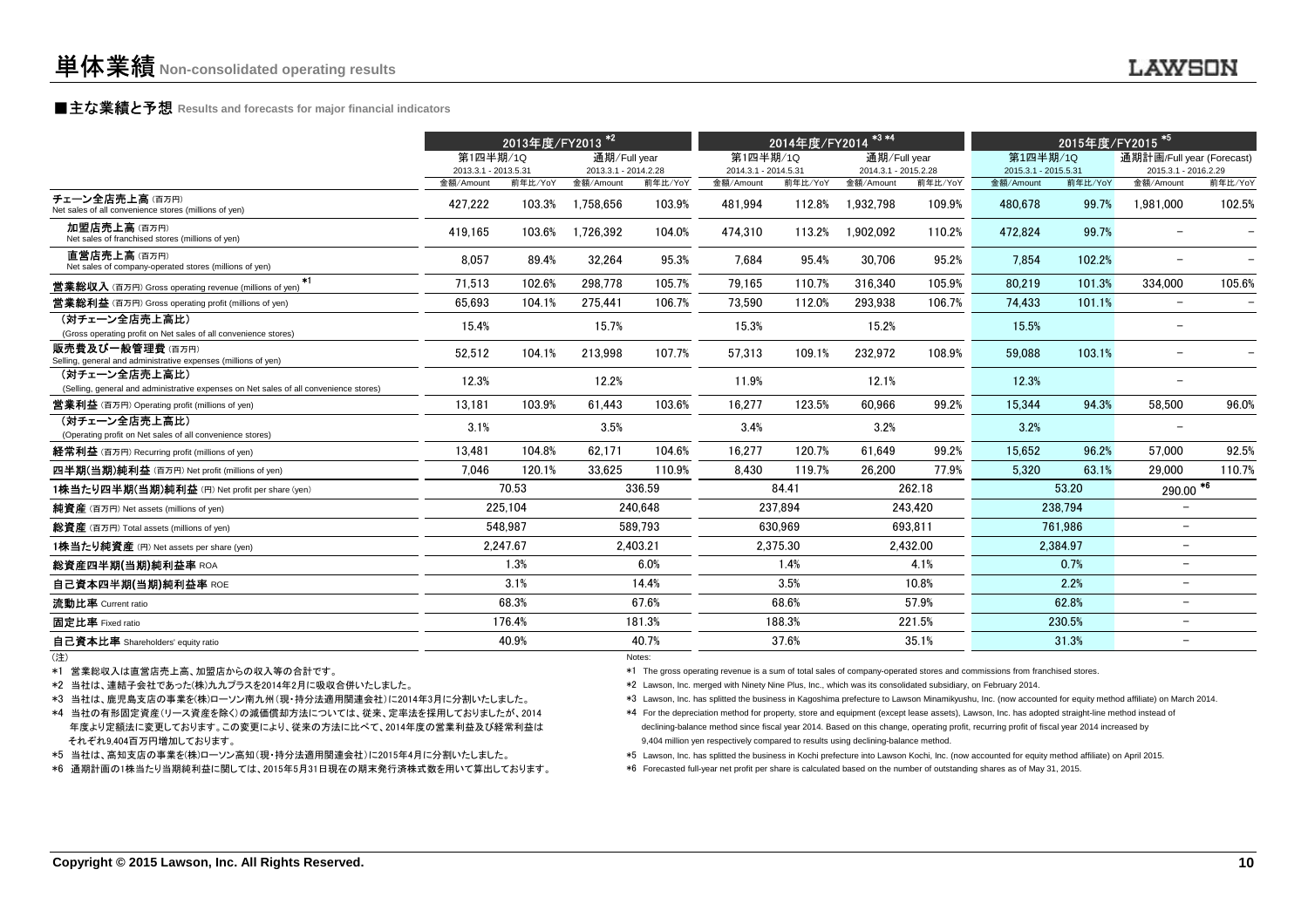### ■損益計算書 **Non-consolidated statement of income**

| 2014.3.1 - 2014.5.31<br>2015.3.1 - 2015.5.31<br>2013.3.1 - 2013.5.31<br>Increase (Decrease)<br>前年比/YoY<br>百万円/Millions of yen<br>百万円/Millions of yen<br>前年比/YoY<br>百万円/Millions of yen<br>$B + E$<br>A.営業総収入 Gross operating revenues<br>71,513<br>110.7%<br>79,165<br>101.3%<br>80,219<br>8,131<br>96.1%<br>104.2%<br>7,815<br>8,146<br><b>B.売上高</b> Net sales<br>$*2$<br>5,574<br>95.8%<br>211<br>5,819<br>5.786<br>103.8%<br>C.売上原価 Cost of goods sold<br>*3<br>$B - C$<br>2,312<br>2,241<br>96.9%<br>105.3%<br>2,360<br>D.売上総利益 Gross profit on sales<br>$F + G$<br><b>E.営業収入</b> Operating revenues<br>63,381<br>71,349<br>112.6%<br>72,072<br>101.0%<br>F.加盟店からの収入 Franchise commission from franchised stores<br>56,393<br>63,229<br>112.1%<br>63,625<br>100.6%<br>G.その他の営業収入 Other<br>6,987<br>116.2%<br>8,120<br>104.0%<br>8,447<br><b>H.営業総利益</b> Gross operating profit<br>$A - C = D + E$<br>65,693<br>112.0%<br>73,590<br>74,433<br>101.1%<br><b>I.販売費及び一般管理費</b> Selling, general and administrative expenses<br>52,512<br>109.1%<br>103.1%<br>57,313<br>59,088<br>$H - I$<br>J.営業利益 Operating profit<br>13,181<br>16,277<br>123.5%<br>94.3%<br>15,344<br>811<br>720<br>88.7%<br>1.323<br>183.8%<br>営業外収益 Non-operating income<br>511<br>719<br>140.8%<br>當業外費用 Non-operating expenses<br>1,015<br>141.2%<br>13,481<br>経常利益 Recurring profit<br>16,277<br>120.7%<br>15,652<br>96.2%<br>特別利益 Extraordinary gain<br>$\overline{\phantom{0}}$<br>-<br>特別損失 Extraordinary loss<br>2,091<br>2,564<br>122.6%<br>5,195<br>202.6%<br>税引前四半期純利益 Income before income taxes<br>11,390<br>13,713<br>120.4%<br>10,456<br>76.3%<br>法人税、住民税及び事業税 Income taxes - current<br>3,767<br>3,808<br>101.1%<br>78.5%<br>2,987<br>法人税等調整額 Deferred income taxes<br>576<br>255.7%<br>1,474<br>2,148<br>145.7%<br>四半期純利益 Net profit<br>7,046<br>8,430<br>119.7%<br>5,320<br>63.1% |  | 2013年度第1四半期累計期間 | 2014年度第1四半期累計期間 | 2015年度第1四半期累計期間 | 前年増減                     |
|------------------------------------------------------------------------------------------------------------------------------------------------------------------------------------------------------------------------------------------------------------------------------------------------------------------------------------------------------------------------------------------------------------------------------------------------------------------------------------------------------------------------------------------------------------------------------------------------------------------------------------------------------------------------------------------------------------------------------------------------------------------------------------------------------------------------------------------------------------------------------------------------------------------------------------------------------------------------------------------------------------------------------------------------------------------------------------------------------------------------------------------------------------------------------------------------------------------------------------------------------------------------------------------------------------------------------------------------------------------------------------------------------------------------------------------------------------------------------------------------------------------------------------------------------------------------------------------------------------------------------------------------------------------------------------------------------------------------------------------------------------------------------------------------------------------------------------------------------------------------|--|-----------------|-----------------|-----------------|--------------------------|
|                                                                                                                                                                                                                                                                                                                                                                                                                                                                                                                                                                                                                                                                                                                                                                                                                                                                                                                                                                                                                                                                                                                                                                                                                                                                                                                                                                                                                                                                                                                                                                                                                                                                                                                                                                                                                                                                        |  |                 |                 |                 |                          |
|                                                                                                                                                                                                                                                                                                                                                                                                                                                                                                                                                                                                                                                                                                                                                                                                                                                                                                                                                                                                                                                                                                                                                                                                                                                                                                                                                                                                                                                                                                                                                                                                                                                                                                                                                                                                                                                                        |  |                 |                 |                 | 百万円/Millions of yen      |
|                                                                                                                                                                                                                                                                                                                                                                                                                                                                                                                                                                                                                                                                                                                                                                                                                                                                                                                                                                                                                                                                                                                                                                                                                                                                                                                                                                                                                                                                                                                                                                                                                                                                                                                                                                                                                                                                        |  |                 |                 |                 | 1,054                    |
|                                                                                                                                                                                                                                                                                                                                                                                                                                                                                                                                                                                                                                                                                                                                                                                                                                                                                                                                                                                                                                                                                                                                                                                                                                                                                                                                                                                                                                                                                                                                                                                                                                                                                                                                                                                                                                                                        |  |                 |                 |                 | 330                      |
|                                                                                                                                                                                                                                                                                                                                                                                                                                                                                                                                                                                                                                                                                                                                                                                                                                                                                                                                                                                                                                                                                                                                                                                                                                                                                                                                                                                                                                                                                                                                                                                                                                                                                                                                                                                                                                                                        |  |                 |                 |                 |                          |
|                                                                                                                                                                                                                                                                                                                                                                                                                                                                                                                                                                                                                                                                                                                                                                                                                                                                                                                                                                                                                                                                                                                                                                                                                                                                                                                                                                                                                                                                                                                                                                                                                                                                                                                                                                                                                                                                        |  |                 |                 |                 | 119                      |
|                                                                                                                                                                                                                                                                                                                                                                                                                                                                                                                                                                                                                                                                                                                                                                                                                                                                                                                                                                                                                                                                                                                                                                                                                                                                                                                                                                                                                                                                                                                                                                                                                                                                                                                                                                                                                                                                        |  |                 |                 |                 | 723                      |
|                                                                                                                                                                                                                                                                                                                                                                                                                                                                                                                                                                                                                                                                                                                                                                                                                                                                                                                                                                                                                                                                                                                                                                                                                                                                                                                                                                                                                                                                                                                                                                                                                                                                                                                                                                                                                                                                        |  |                 |                 |                 | 396                      |
|                                                                                                                                                                                                                                                                                                                                                                                                                                                                                                                                                                                                                                                                                                                                                                                                                                                                                                                                                                                                                                                                                                                                                                                                                                                                                                                                                                                                                                                                                                                                                                                                                                                                                                                                                                                                                                                                        |  |                 |                 |                 | 326                      |
|                                                                                                                                                                                                                                                                                                                                                                                                                                                                                                                                                                                                                                                                                                                                                                                                                                                                                                                                                                                                                                                                                                                                                                                                                                                                                                                                                                                                                                                                                                                                                                                                                                                                                                                                                                                                                                                                        |  |                 |                 |                 | 842                      |
|                                                                                                                                                                                                                                                                                                                                                                                                                                                                                                                                                                                                                                                                                                                                                                                                                                                                                                                                                                                                                                                                                                                                                                                                                                                                                                                                                                                                                                                                                                                                                                                                                                                                                                                                                                                                                                                                        |  |                 |                 |                 | 1,774                    |
|                                                                                                                                                                                                                                                                                                                                                                                                                                                                                                                                                                                                                                                                                                                                                                                                                                                                                                                                                                                                                                                                                                                                                                                                                                                                                                                                                                                                                                                                                                                                                                                                                                                                                                                                                                                                                                                                        |  |                 |                 |                 | $-932$                   |
|                                                                                                                                                                                                                                                                                                                                                                                                                                                                                                                                                                                                                                                                                                                                                                                                                                                                                                                                                                                                                                                                                                                                                                                                                                                                                                                                                                                                                                                                                                                                                                                                                                                                                                                                                                                                                                                                        |  |                 |                 |                 | 603                      |
|                                                                                                                                                                                                                                                                                                                                                                                                                                                                                                                                                                                                                                                                                                                                                                                                                                                                                                                                                                                                                                                                                                                                                                                                                                                                                                                                                                                                                                                                                                                                                                                                                                                                                                                                                                                                                                                                        |  |                 |                 |                 | 296                      |
|                                                                                                                                                                                                                                                                                                                                                                                                                                                                                                                                                                                                                                                                                                                                                                                                                                                                                                                                                                                                                                                                                                                                                                                                                                                                                                                                                                                                                                                                                                                                                                                                                                                                                                                                                                                                                                                                        |  |                 |                 |                 | $-625$                   |
|                                                                                                                                                                                                                                                                                                                                                                                                                                                                                                                                                                                                                                                                                                                                                                                                                                                                                                                                                                                                                                                                                                                                                                                                                                                                                                                                                                                                                                                                                                                                                                                                                                                                                                                                                                                                                                                                        |  |                 |                 |                 | $\overline{\phantom{0}}$ |
|                                                                                                                                                                                                                                                                                                                                                                                                                                                                                                                                                                                                                                                                                                                                                                                                                                                                                                                                                                                                                                                                                                                                                                                                                                                                                                                                                                                                                                                                                                                                                                                                                                                                                                                                                                                                                                                                        |  |                 |                 |                 | 2,631                    |
|                                                                                                                                                                                                                                                                                                                                                                                                                                                                                                                                                                                                                                                                                                                                                                                                                                                                                                                                                                                                                                                                                                                                                                                                                                                                                                                                                                                                                                                                                                                                                                                                                                                                                                                                                                                                                                                                        |  |                 |                 |                 | $-3,256$                 |
|                                                                                                                                                                                                                                                                                                                                                                                                                                                                                                                                                                                                                                                                                                                                                                                                                                                                                                                                                                                                                                                                                                                                                                                                                                                                                                                                                                                                                                                                                                                                                                                                                                                                                                                                                                                                                                                                        |  |                 |                 |                 | $-820$                   |
|                                                                                                                                                                                                                                                                                                                                                                                                                                                                                                                                                                                                                                                                                                                                                                                                                                                                                                                                                                                                                                                                                                                                                                                                                                                                                                                                                                                                                                                                                                                                                                                                                                                                                                                                                                                                                                                                        |  |                 |                 |                 | 673                      |
|                                                                                                                                                                                                                                                                                                                                                                                                                                                                                                                                                                                                                                                                                                                                                                                                                                                                                                                                                                                                                                                                                                                                                                                                                                                                                                                                                                                                                                                                                                                                                                                                                                                                                                                                                                                                                                                                        |  |                 |                 |                 | $-3,110$                 |

### **■販売費及び一般管理費の主な明細** Selling, general and administrative expenses

|                                                          | 2013年度第1四半期累計期間      | 2014年度第1四半期累計期間      |         | 2015年度第1四半期累計期間      |         | 前年増減                |
|----------------------------------------------------------|----------------------|----------------------|---------|----------------------|---------|---------------------|
|                                                          | 2013.3.1 - 2013.5.31 | 2014.3.1 - 2014.5.31 |         | 2015.3.1 - 2015.5.31 |         | Increase (Decrease) |
|                                                          | 百万円/Millions of yen  | 百万円/Millions of yen  | 前年比/YoY | 百万円/Millions of yen  | 前年比/YoY | 百万円/Millions of yen |
| 地代家賃 Rents                                               | 19,637               | 22.332               | 113.7%  | 23,452               | 105.0%  | 1,119               |
| 人件費 Personal expenses                                    | 9,048                | 9,512                | 105.1%  | 9,583                | 100.7%  | 70                  |
| 動産リース料 Equipment leasing charges                         | 644                  | 794                  | 123.3%  | 548                  | 69.1%   | $-245$              |
| 有形固定資産減価償却費 Depreciation of property and store equipment | 7,451                | 6.930                | 93.0%   | 8,569                | 123.7%  | 1,639               |
| 広告宣伝費 Advertising and promotional expenses               | 2.252                | 2.674                | 118.8%  | 2,158                | 80.7%   | $-516$              |
| その他 Other                                                | 13.479               | 15.068               | 111.8%  | 14.776               | 98.1%   | $-292$              |
| 合計 Total                                                 | 52.512               | 57.313               | 109.1%  | 59.088               | 103.1%  | 1,774               |
| (注)                                                      |                      | Notes:               |         |                      |         |                     |

(注)

\*1 「売上高」は、直営店売上高及びEコマース売上高の合計です。

\*2 「売上原価」は、商品売上原価です。

\*3 「売上総利益」は、商品売上総利益です。

Notes:

\*1 Net sales of company-operated stores and e-commerce business.

\*2 Cost of goods sold.

\*3 Gross profit on goods sales.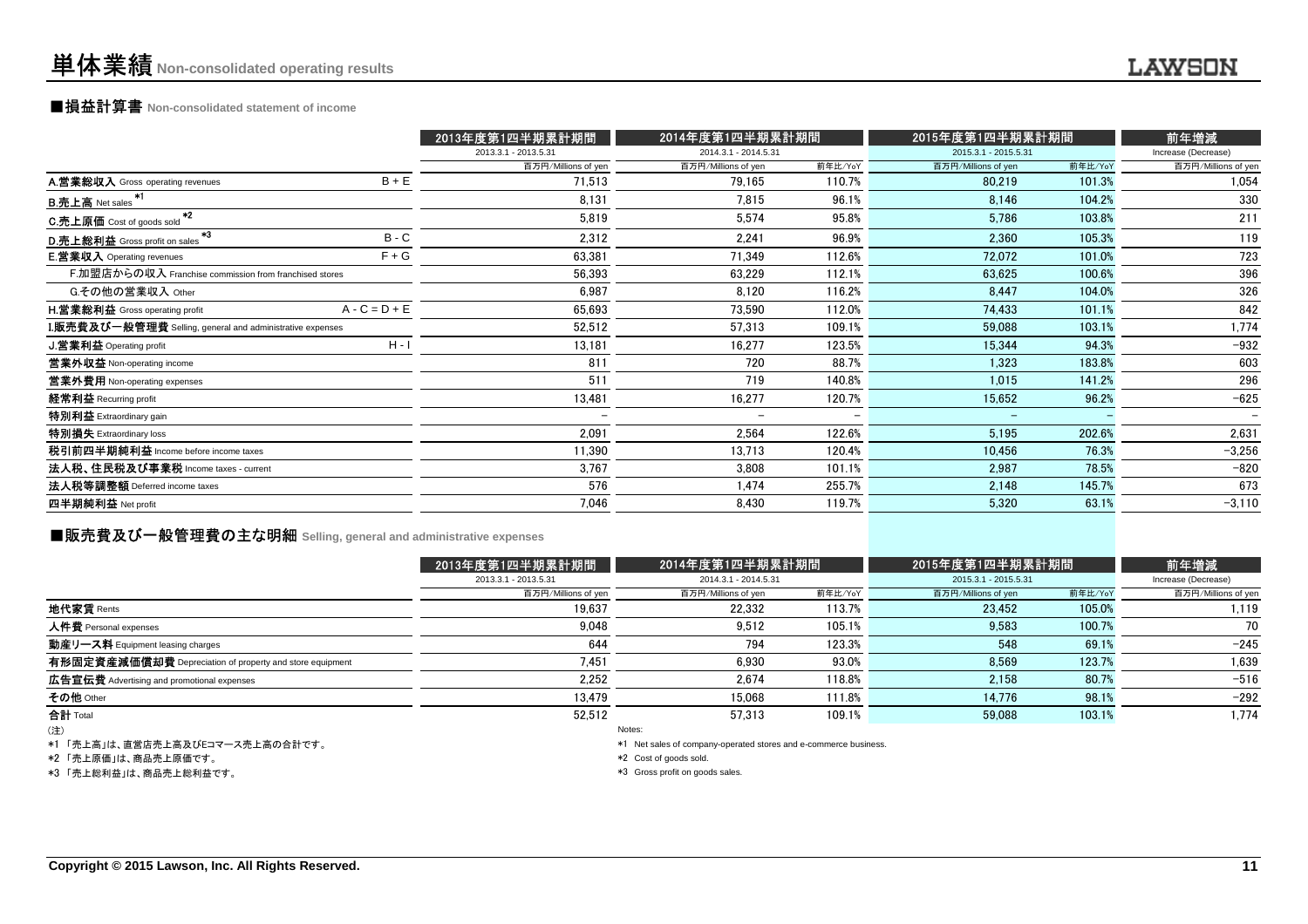## 単体業績**Non-consolidated operating results**

## ........

| ■投融資の状況 Capital expenditure                              | 2013年度第1四半期累計期間      | 2014年度第1四半期累計期間      | 2015年度第1四半期累計期間      | 前年増減                | 2015年度計画                         |
|----------------------------------------------------------|----------------------|----------------------|----------------------|---------------------|----------------------------------|
|                                                          | 2013.3.1 - 2013.5.31 | 2014.3.1 - 2014.5.31 | 2015.3.1 - 2015.5.31 | Increase (Decrease) | Forecasts / 2015.3.1 - 2016.2.29 |
|                                                          | 百万円/Millions of yen  | 百万円/Millions of yen  | 百万円/Millions of yen  | 百万円/Millions of yen | 百万円/Millions of yen              |
| <b>新店投資</b> New store investments                        | 8.110                | 10.374               | 5,987                | $-4.386$            | 50,500                           |
| 既存店投資 Existing store investments                         | 1.214                | 4,052                | 780                  | $-3.272$            | 9,000                            |
| システム関連投資 IT - related investments                        | 784                  | 821                  | 2.449                | 1.627               | 8.500                            |
| その他 Other                                                | 20                   | 542                  | 270                  | $-272$              | 500                              |
| 投資小計 Subtotal                                            | 10.126               | 15.791               | 9,487                | $-6.304$            | 68,500                           |
| 出資 · 融資 Investments and advances                         | 1.509                | $-3.396$             | 6.364                | 9,761               | 7.500                            |
| リース Leases                                               | 4,789                | 8,497                | 8,357                | $-139$              | 30,000                           |
| 合計 Total                                                 | 16.425               | 20.891               | 24,209               | 3,317               | 106.000                          |
| 有形固定資産減価償却費 Depreciation of property and store equipment | 7.451                | 6.930                | 8.569                | 1.639               | 36.500                           |
| 無形固定資産償却費 Amortization of intangible assets              | 2.179                | 2.080                | 1.272                | $-807$              | 5,700                            |
| 減価償却費計 Total depreciation and amortization               | 9,631                | 9.010                | 9,842                | 831                 | 42,200                           |
|                                                          |                      |                      |                      |                     |                                  |

(注)

\* 2015年度のリース債務の返済による支出は4,901百万円です。

Note:

\* The amount of repayments of lease obligations is 4,901 millions of yen in FY2015.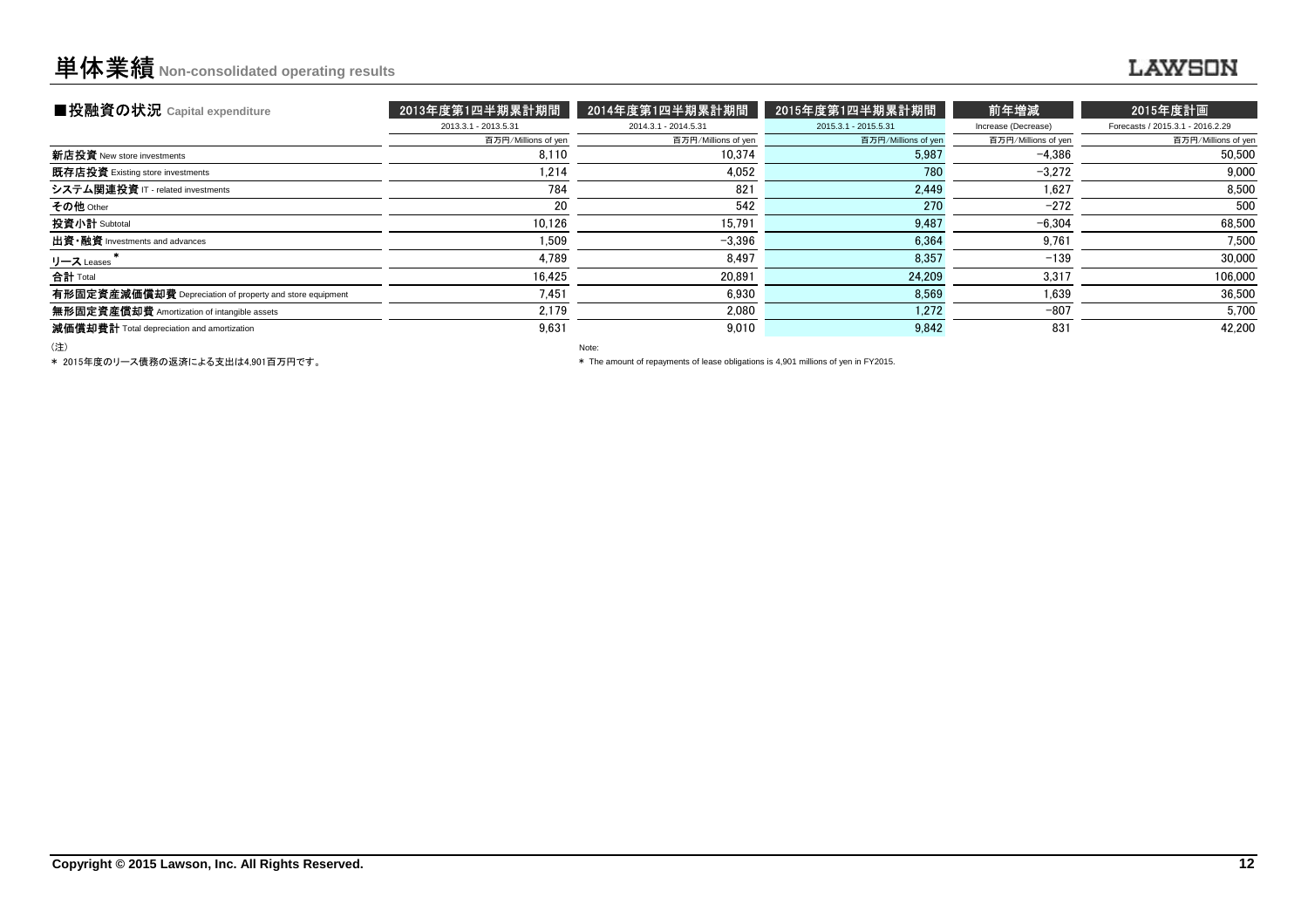### ■貸借対照表 **Non-consolidated balance sheet**

|                                                                            | 2013年度<br>(2014年2月28日現在) | 2014年度<br>(2015年2月28日現在) | 2015年度第1四半期<br>(2015年5月31日現在) | 2014年度末からの増減                       |
|----------------------------------------------------------------------------|--------------------------|--------------------------|-------------------------------|------------------------------------|
|                                                                            | FY2013 (As of 2014.2.28) | FY2014 (As of 2015.2.28) | FY2015 (As of 2015.5.31)      | Increase (Decrease) from 2015.2.28 |
| [資産の部 Assets]                                                              | 百万円/Millions of yen      | 百万円/Millions of yen      | 百万円/Millions of yen           | 百万円/Millions of yen                |
| 流動資産 Current assets                                                        | 154.456                  | 155.079                  | 212.192                       | 57.112                             |
| 現金及び預金 Cash and deposits                                                   | 61.026                   | 50.760                   | 115.028                       | 64,268                             |
| 加盟店貸勘定 Accounts receivable - due from franchised stores                    | 33,273                   | 37,831                   | 33,635                        | $-4,195$                           |
| 商品 Merchandise inventories                                                 | 852                      | 864                      | 897                           | 32                                 |
| 前払費用 Prepaid expenses                                                      | 10.278                   | 11.036                   | 11.405                        | 368                                |
| 未収入金 Accounts receivable - other                                           | 35.743                   | 38.822                   | 37.203                        | $-1,618$                           |
| 繰延税金資産 Deferred tax assets                                                 | 3,644                    | 3,843                    | 2,035                         | $-1,808$                           |
| その他 Other                                                                  | 10,295                   | 11,957                   | 12,008                        | 50                                 |
| 貸倒引当金 Allowance for doubtful accounts                                      | $-658$                   | $-36$                    | $-22$                         | 14                                 |
| 固定資産 Non-current assets                                                    | 435.337                  | 538.731                  | 549.794                       | 11.062                             |
| 有形固定資産 Property, plant and equipment                                       | 225,091                  | 256,432                  | 259.970                       | 3,537                              |
| ・建物及び構築物 Buildings and structures                                          | 127,134                  | 145,275                  | 149.095                       | 3,819                              |
| ・車両運搬具及び工具器具備品 Vehicles, tools, furniture and fixtures                     | 10.543                   | 12.419                   | 12.461                        | 42                                 |
| ・リース資産 Lease assets                                                        | 75.754                   | 84,361                   | 86,239                        | 1,878                              |
| •その他 Other                                                                 | 11.659                   | 14.375                   | 12.173                        | $-2.202$                           |
| 無形固定資産 Intangible assets                                                   | 21.565                   | 23.339                   | 24.468                        | 1,128                              |
| 投資その他の資産 Investments and other assets                                      | 188,679                  | 258,959                  | 265,355                       | 6,396                              |
| •関係会社株式 Stocks of subsidiaries and affiliates                              | 26.146                   | 61.903                   | 62.320                        | 416                                |
| •関係会社出資金 Investments in capital of subsidiaries and affiliates             | 11.936                   | 9.377                    | 9.397                         | 19                                 |
| ・長期貸付金 Long-term loans receivable                                          | 33,725                   | 36.477                   | 36.993                        | 516                                |
| •関係会社長期貸付金 Long-term loans receivable from subsidiaries and affiliates     |                          | 22,992                   | 28,987                        | 5,995                              |
| ・差入保証金 Lease deposits                                                      | 85,264                   | 86,513                   | 86,518                        |                                    |
| •繰延税金資産 Deferred tax assets                                                | 21.313                   | 23.106                   | 21.671                        | $-1,435$                           |
| •その他 Other                                                                 | 11.256                   | 19.488                   | 20.369                        | 881                                |
| •貸倒引当金 Allowance for doubtful accounts                                     | $-963$                   | $-899$                   | $-902$                        | $-3$                               |
| 資産合計 Total Assets                                                          | 589,793                  | 693,811                  | 761,986                       | 68,175                             |
| 有形固定資産の減価償却累計額<br>Accumulated depreciation of property and store equipment | 227.065                  | 247.172                  | 248.282                       | 1,110                              |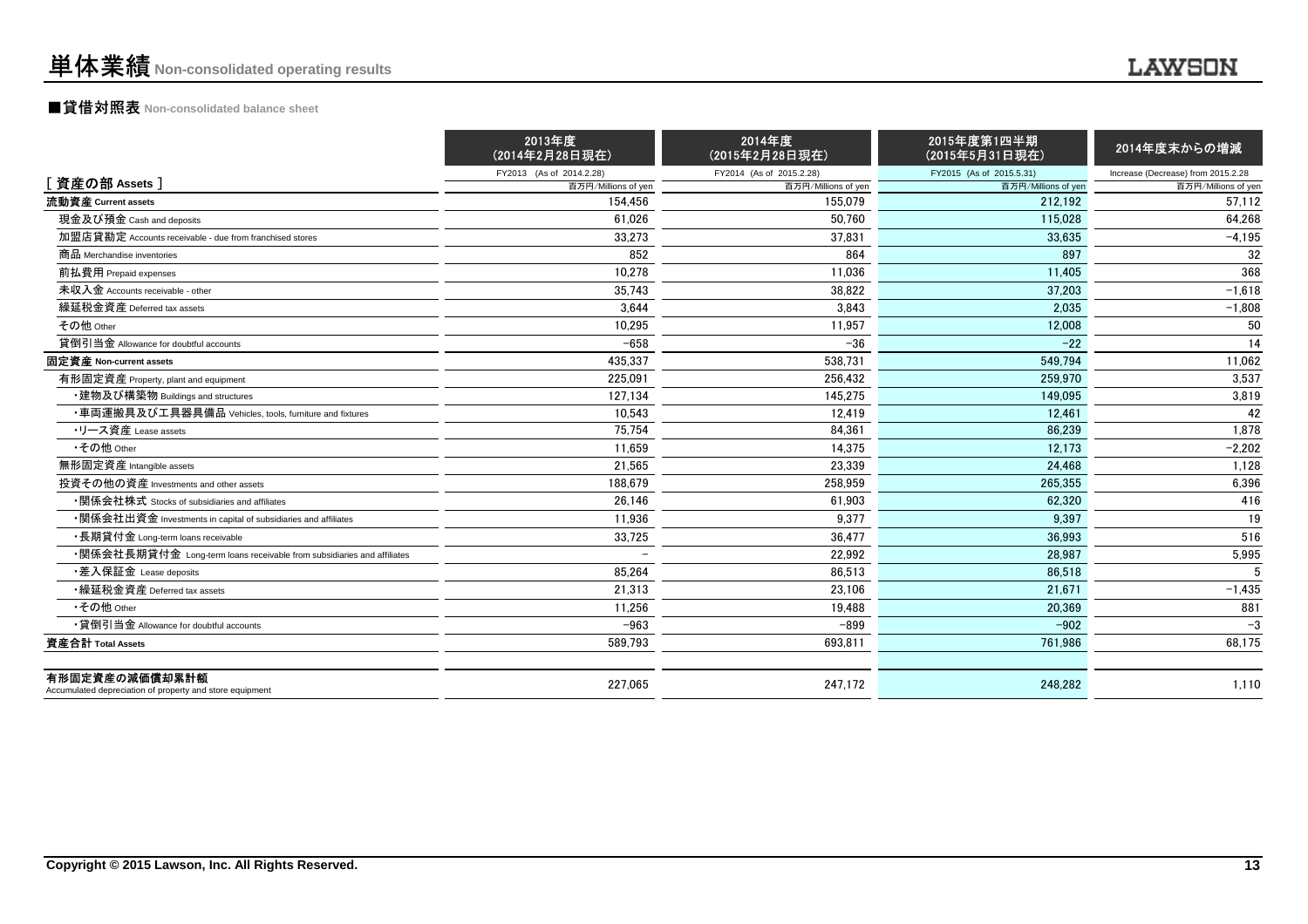## ■貸借対照表 **Non-consolidated balance sheet**

|                                                                          | 2013年度<br>(2014年2月28日現在) | 2014年度<br>(2015年2月28日現在) | 2015年度第1四半期<br>(2015年5月31日現在) | 2014年度末からの増減                       |
|--------------------------------------------------------------------------|--------------------------|--------------------------|-------------------------------|------------------------------------|
|                                                                          | FY2013 (As of 2014.2.28) | FY2014 (As of 2015.2.28) | FY2015 (As of 2015.5.31)      | Increase (Decrease) from 2015.2.28 |
| [負債の部 Liabilities]                                                       | 百万円/Millions of yen      | 百万円/Millions of yen      | 百万円/Millions of yen           | 百万円/Millions of yen                |
| 流動負債 Current liabilities                                                 | 228.549                  | 267,717                  | 337.739                       | 70,022                             |
| 買掛金 Accounts payable - trade                                             | 85,455                   | 88,752                   | 102,358                       | 13,605                             |
| 加盟店借勘定 Accounts payable - due to franchised stores                       | 1,007                    | 1,111                    | 1,560                         | 449                                |
| 関係会社短期借入金 Short-term loans payable to subsidiaries and affiliates        | 23.270                   | 30.880                   | 45.870                        | 14.990                             |
| リース債務 Lease obligations                                                  | 15,140                   | 17,912                   | 18,982                        | 1,069                              |
| 未払金 Accounts payable - other                                             | 15,232                   | 23,641                   | 19,818                        | $-3,822$                           |
| 未払法人税等 Income taxes payable                                              | 12.093                   | 11.377                   | 3.069                         | $-8.308$                           |
| 預り金 Deposits payable                                                     | 70.566                   | 85,304                   | 137,557                       | 52,253                             |
| 賞与引当金 Provision for bonuses                                              | 2,122                    | 2,166                    | 1,347                         | $-819$                             |
| その他 Other                                                                | 3,661                    | 6.571                    | 7,175                         | 604                                |
| 固定負債 Non-current liabilities                                             | 120,595                  | 182,673                  | 185,452                       | 2,779                              |
| 長期借入金 Long-term loans payable                                            |                          | 50,000                   | 50,000                        |                                    |
| 長期リース債務 Long-term lease obligations                                      | 59,755                   | 72,655                   | 75,742                        | 3,087                              |
| 退職給付引当金 Liability for employees' retirement benefits                     | 10,090                   | 10,837                   | 8,997                         | $-1,839$                           |
| 役員退職慰労引当金 Provision for retirement benefits to executive officers        | 365                      | 309                      | 326                           | 17                                 |
| 長期預り保証金 Long-term guarantee deposits                                     | 32,430                   | 29,943                   | 29,022                        | $-920$                             |
| 資産除去債務 Asset retirement obligations                                      | 17,476                   | 18,649                   | 21,119                        | 2,470                              |
| その他 Other                                                                | 477                      | 278                      | 243                           | $-34$                              |
| 負債合計 Total liabilities                                                   | 349,144                  | 450,390                  | 523,192                       | 72,801                             |
| [純資産の部 Net assets ]                                                      |                          |                          |                               |                                    |
| 株主資本 Shareholders' equity                                                | 240,775                  | 244,172                  | 238.788                       | $-5,383$                           |
| 資本金 Common stock                                                         | 58,506                   | 58,506                   | 58,506                        | $\overline{\phantom{0}}$           |
| 資本剰余金 Additional paid-in capital                                         | 47.741                   | 47.696                   | 47.696                        | $\mathbf{0}$                       |
| 利益剰余金 Retained earnings                                                  | 136,084                  | 139.241                  | 133,861                       | $-5,380$                           |
| 自己株式 Treasury stock                                                      | $-1,556$                 | $-1.272$                 | $-1.275$                      | $-3$                               |
| 評価 換算差額等 Valuation and translation adjustments                           | $-684$                   | $-975$                   | $-294$                        | 680                                |
| その他有価証券評価差額金 Net unrealized gain (loss) on available-for-sale securities | $-116$                   | $-408$                   | 271                           | 680                                |
| 土地再評価差額金 Revaluation reserve for land                                    | $-567$                   | $-566$                   | $-566$                        | $\overline{\phantom{a}}$           |
| 新株予約権 Subscription rights to shares                                      | 557                      | 223                      | 300                           | 77                                 |
| 純資産合計 Net assets                                                         | 240,648                  | 243,420                  | 238,794                       | $-4,626$                           |
| 負債純資産合計 Liabilities and net assets                                       | 589,793                  | 693.811                  | 761.986                       | 68,175                             |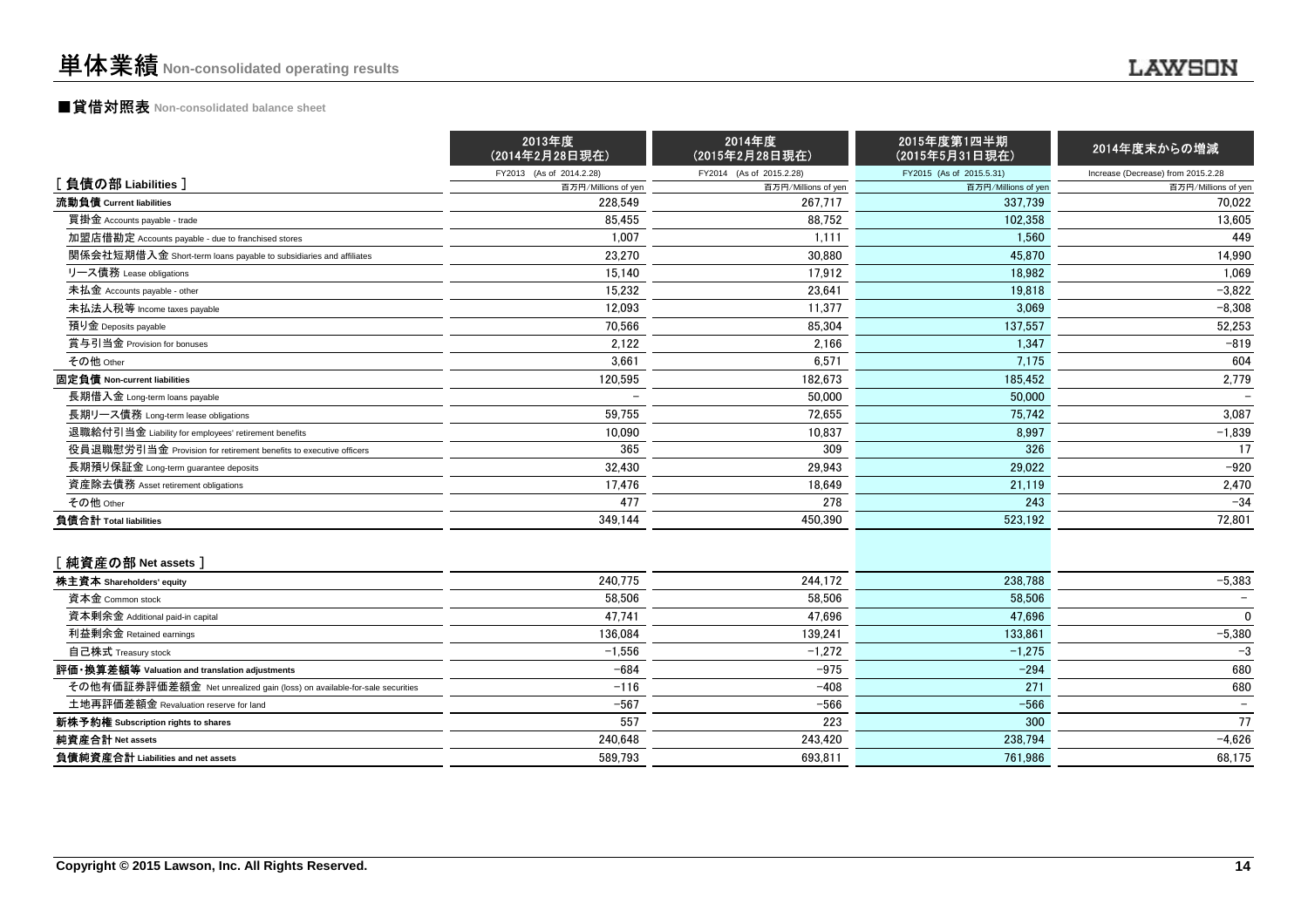### **■国内コンビニエンスストアの店舗数の推移** Number of convenience stores in Japan <sup>\*1</sup>

|                             | 2014年度1Q/FY2014      | 2015年度1Q/FY2015 <sup>*2*3</sup> |                      |                     | 2015年度計画/FY2015 (Forecast) |        |  |
|-----------------------------|----------------------|---------------------------------|----------------------|---------------------|----------------------------|--------|--|
|                             | 2014.3.1 - 2014.5.31 |                                 | 2015.3.1 - 2015.5.31 |                     | 2015.3.1 - 2016.2.29       |        |  |
| <b>単体</b> Non-consolidated  |                      | 「ローソン」「ナチュラルローソン」のみ             |                      | 「ローソン」「ナチュラルローソン」のみ | 「ローソン」「ナチュラルローソン」のみ        |        |  |
| <b>開店</b> Opening (店/Store) | 269                  | 269                             | 188                  | 187                 | 1,150                      | 1,130  |  |
| <b>閉店</b> Closure (店/Store) | 93                   | 88                              | 403                  | 137                 | 730                        | 430    |  |
| うち置換(-) Re-location(-)      | 19                   | 19                              | 23                   | 23                  | $\overline{\phantom{a}}$   |        |  |
| 純增 Net Increase (店/Store)   | 176                  | 181                             | $-215$               | 50                  | 420                        | 700    |  |
| 総店舗数 Total number of stores | 11,497               | 10,300                          | 11,557               | 10,673              | 12,192                     | 11,351 |  |
| グループ会社 Group Company        |                      |                                 |                      |                     |                            |        |  |
| <b>開店</b> Opening (店/Store) |                      |                                 | 10 <sup>°</sup>      |                     | 50                         |        |  |
| <b>閉店</b> Closure (店/Store) |                      |                                 |                      |                     | 20                         |        |  |
| 純增 Net Increase (店/Store)   |                      |                                 |                      |                     | 30                         |        |  |
| 総店舗数 Total number of stores | 370                  |                                 | 509                  |                     | 534                        |        |  |
| グループ計 <sub>Total</sub>      |                      |                                 |                      |                     |                            |        |  |
| 開店 Opening (店/Store)        | 275                  |                                 | 198                  |                     | 1,200                      |        |  |
| <b>閉店</b> Closure (店/Store) | 96                   |                                 | 408                  |                     | 750                        |        |  |
| 純增 Net Increase (店/Store)   | 179                  |                                 | $-210$               |                     | 450                        |        |  |
| 総店舗数 Total number of stores | 11,867               |                                 | 12,066               |                     | 12,726                     |        |  |

(注)

\*1当社グループの運営するコンビニエンスストアの店舗数であり、(株)ローソン沖縄、(株)ローソン南九州、(株)ローソン高知の運営する店舗数を含みます。

\*2「ローソン」「ナチュラルローソン」の開店および閉店には、「ローソンストア100」「ローソンマート」との業態変更の影響2店舗増 は含めておりません。

\*3 2015年4月に単体から(株)ローソン高知に移管した128店舗は、2015年度からグループ会社に集計を変更しております。

#### entropy of the control of the control of the control of the control of the control of the control of the control of the control of the control of the control of the control of the control of the control of the control of t

 Lawson Okinawa, Inc., Lawson Minamikyushu, Inc. and Lawson Kochi, Inc.\*1 The number of stores is a total number of stores operated by the Lawson group including the number of stores operated by

\*2 The numbers of "opening" and "closure" stores of LAWSON and NATURAL LAWSON do not include 2 stores of LAWSON STORE100and LAWSON MART which are converted into a different format within the Lawson group.

\*3 Number of stores (128 stores), which were transferred into Lawson Kochi, Inc. from parent company on April 2015, were excludedfrom non-consolidated figures and counted in group company figures from fiscal year 2015.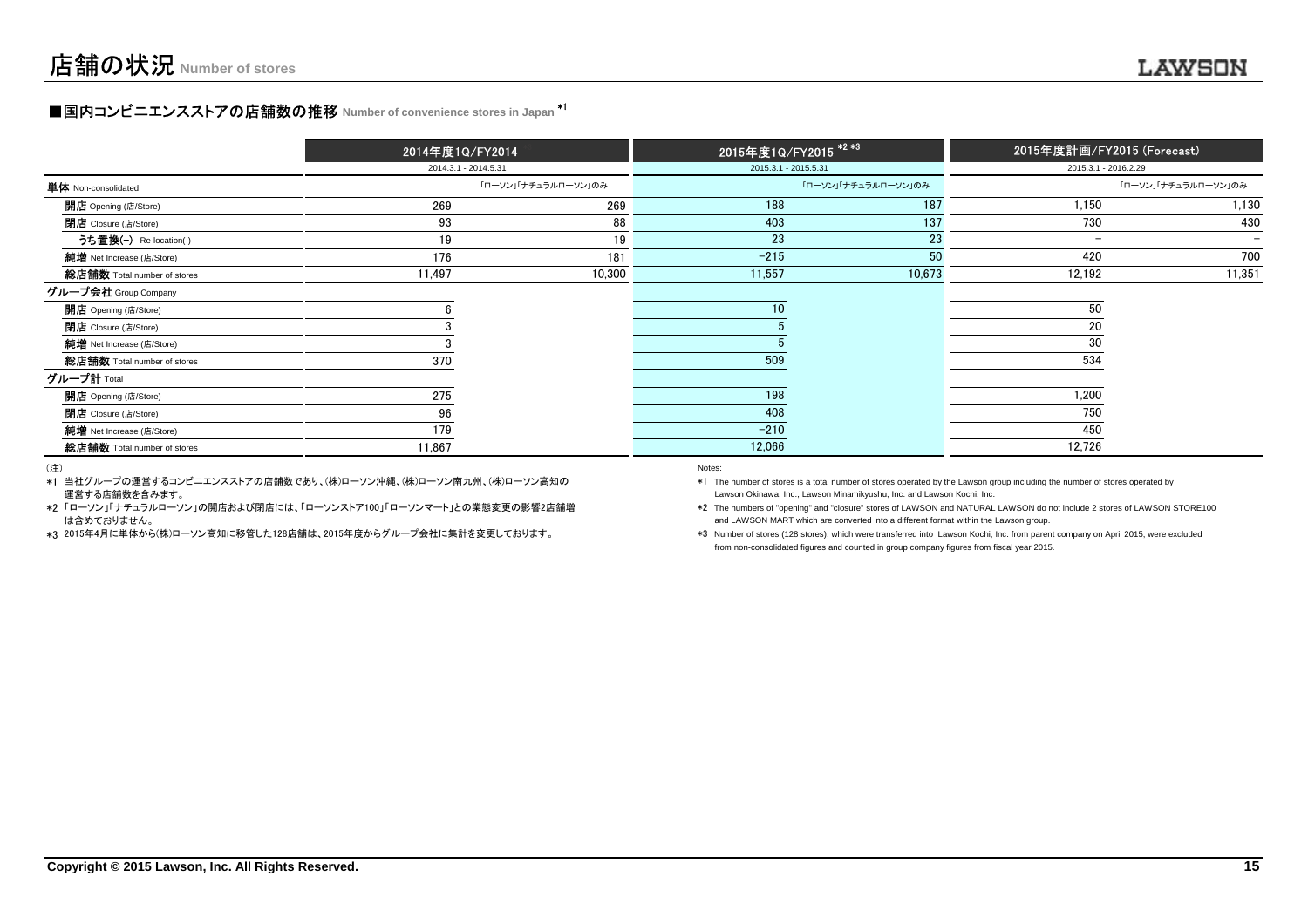#### **■国内コンビニエンスストア店舗数 Number of convenience stores in Japan by store type**

|                                                                     | 2014年5月                  |                          | 2015年2月                  |                          | 2015年5月        | $\ast$ 2  | 期中増減店舗数                  |  |
|---------------------------------------------------------------------|--------------------------|--------------------------|--------------------------|--------------------------|----------------|-----------|--------------------------|--|
|                                                                     | May, 2014                |                          | February, 2015           |                          | May, 2015      |           | Net increase (Decrease)  |  |
|                                                                     | 店/Store                  | 構成比/Share                | 店/Store                  | 構成比/Share                | 店/Store        | 構成比/Share | 店/Store                  |  |
| 株式会社ローソン Lawson, Inc.                                               |                          |                          |                          |                          |                |           |                          |  |
| 直営店 Company-operated stores                                         |                          |                          |                          |                          |                |           |                          |  |
| ローソン LAWSON                                                         | 123                      | 1.0%                     | 123                      | 1.0%                     | 140            | 1.2%      | 17                       |  |
| ナチュラルローソン NATURAL LAWSON                                            | 34                       | 0.3%                     | 32                       | 0.3%                     | 32             | 0.3%      | $\overline{\phantom{0}}$ |  |
| 加盟店 Franchised stores                                               |                          |                          |                          |                          |                |           |                          |  |
| Bタイプ Type B                                                         | 1.278                    | 10.8%                    | 1.286                    | 10.5%                    | 1.228          | 10.2%     | $-58$                    |  |
| Gタイプ Type G                                                         | 2.056                    | 17.3%                    | 1.988                    | 16.2%                    | 1.930          | 16.0%     | $-58$                    |  |
| Cタイプ Type C                                                         | 6.736                    | 56.8%                    | 7.236                    | 58.9%                    | 7.257          | 60.1%     | 21                       |  |
| ナチュラルローソン NATURAL LAWSON                                            | 73                       | 0.6%                     | 84                       | 0.7%                     | 86             | 0.7%      | $\overline{2}$           |  |
| ローソンストア100 LAWSON STORE100 <sup>*1</sup>                            | 1.197                    | 10.1%                    | 1.151                    | 9.4%                     | 884            | 7.3%      | $-267$                   |  |
| 小計 Subtotal                                                         | 11.497                   | 96.9%                    | 11.900                   | 96.9%                    | 11.557         | 95.8%     | $-343$                   |  |
| 株式会社ローソン沖縄 Lawson Okinawa, Inc.                                     |                          |                          |                          |                          |                |           |                          |  |
| 直営店 Company-operated stores                                         |                          | 0.0%                     | $\overline{2}$           | 0.0%                     | $\overline{2}$ | 0.0%      |                          |  |
| 加盟店 Franchised stores                                               | 167                      | 1.4%                     | 172                      | 1.4%                     | 175            | 1.5%      | 3                        |  |
| 小計 Subtotal                                                         | 168                      | 1.4%                     | 174                      | 1.4%                     | 177            | 1.5%      | 3                        |  |
| 株式会社ローソン南九州 Lawson Minamikyushu, Inc.                               |                          |                          |                          |                          |                |           |                          |  |
| 直営店 Company-operated stores                                         | 3                        | 0.0%                     |                          | 0.0%                     |                | 0.0%      |                          |  |
| 加盟店 Franchised stores                                               | 199                      | 1.7%                     | 201                      | 1.6%                     | 201            | 1.7%      |                          |  |
| 小計 Subtotal                                                         | 202                      | 1.7%                     | 202                      | 1.6%                     | 202            | 1.7%      |                          |  |
| 株式会社ローソン高知 Lawson Kochi, Inc.                                       |                          |                          |                          |                          |                |           |                          |  |
| 直営店 Company-operated stores                                         | $\overline{\phantom{a}}$ | $\overline{\phantom{0}}$ | $\overline{\phantom{0}}$ | $\overline{\phantom{0}}$ |                | 0.1%      | $7\overline{ }$          |  |
| 加盟店 Franchised stores                                               | $\overline{\phantom{a}}$ |                          | $\overline{\phantom{a}}$ |                          | 123            | 1.0%      | 123                      |  |
| 小計 Subtotal                                                         | -                        | $\overline{\phantom{0}}$ | $\overline{\phantom{a}}$ |                          | 130            | 1.1%      | 130                      |  |
| 国内コンビニエンスストアグループ店舗数計<br>Total number of convenience stores in Japan | 11.867                   | 100.0%                   | 12,276                   | 100.0%                   | 12,066         | 100.0%    | $-210$                   |  |

(注)

\*1 ローソンストア100の店舗数には、「ローソンストア100」と「ローソンマート」を含みます。

\*2 2015年4月に(株)ローソンから128店舗を(株)ローソン高知に移管しております。

entration of the contract of the contract of the contract of the contract of the contract of the contract of the contract of the contract of the contract of the contract of the contract of the contract of the contract of t

\*1 The number of stores of LAWSON STORE100 includes LAWSON STORE100 and LAWSON MART.

\*2 In April 2015, 128 stores were transferred into Lawson Kochi, Inc. from Lawson, Inc.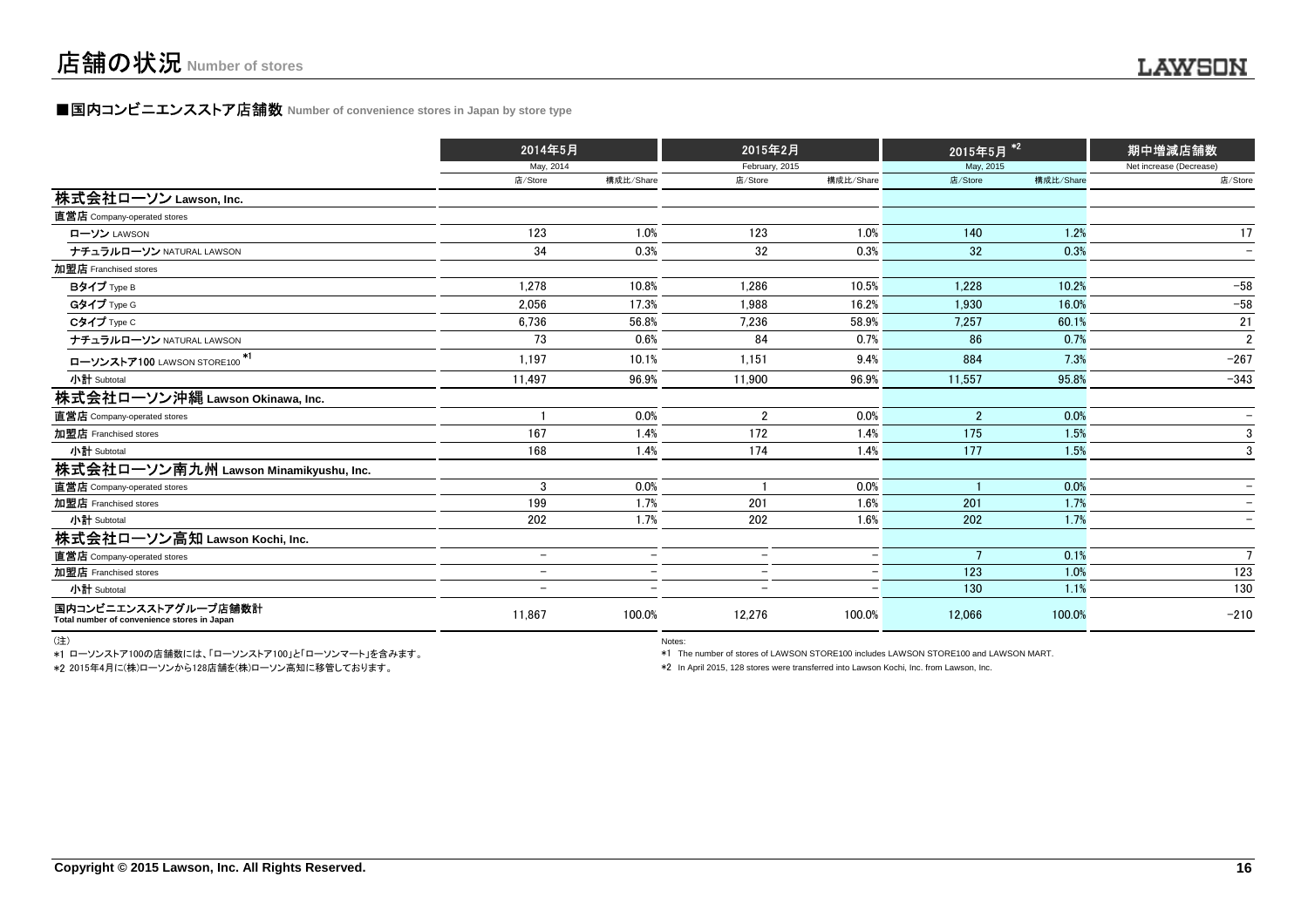#### **■都道府県別店舗分布状況** Number of convenience stores by region and prefecture

|                |              |         | 2015年2月                  |         |                  | 2015年5月                  |                 |                          | 期中増減店舗数                  |                          |  |
|----------------|--------------|---------|--------------------------|---------|------------------|--------------------------|-----------------|--------------------------|--------------------------|--------------------------|--|
|                |              |         | February, 2015           |         |                  | May, 2015                |                 |                          | Net increase (Decrease)  |                          |  |
|                |              | ローソン*1  | ローソンストア100 <sup>*2</sup> | 計       | ローソン*1           | ローソンストア100 *2            | 計               | ローソン*1                   | ローソンストア100 <sup>*2</sup> | 計                        |  |
|                |              | LAWSON  | LAWSON STORE100          | Total   | LAWSON           | LAWSON STORE100          | Total           | LAWSON                   | LAWSON STORE100          | Total                    |  |
|                |              | 店/Store | 店/Store                  | 店/Store | 店/Store          | 店/Store                  | 店/Store         | 店/Store                  | 店/Store                  | 店/Store                  |  |
| 北海道 Hokkaido   | 北海道 Hokkaido | 619     | $\overline{\phantom{0}}$ | 619     | 616              | $\overline{\phantom{0}}$ | 616             | $-3$                     | $\overline{\phantom{m}}$ | $-3$                     |  |
| 東北 Tohoku      | 青森 Aomori    | 208     |                          | 208     | 210              | $\overline{\phantom{m}}$ | 210             | $\overline{2}$           | $\qquad \qquad -$        | $\overline{2}$           |  |
|                | 秋田 Akita     | 184     |                          | 184     | 182              | $\overline{\phantom{m}}$ | 182             | $-2$                     | $\overline{\phantom{m}}$ | $-2$                     |  |
|                | 岩手 Iwate     | 161     |                          | 161     | 161              | $\qquad \qquad -$        | 161             | $\overline{\phantom{a}}$ | $\overline{\phantom{m}}$ | $\overline{\phantom{m}}$ |  |
|                | 宮城 Miyagi    | 197     | 30                       | 227     | 196              | 21                       | 217             | $-1$                     | $-9$                     | $-10$                    |  |
|                | 山形 Yamagata  | 78      | $\overline{\phantom{m}}$ | 78      | 79               | $\overline{\phantom{a}}$ | 79              | -1                       | $\qquad \qquad -$        | $\mathbf{1}$             |  |
|                | 福島 Fukushima | 103     | $\overline{\phantom{m}}$ | 103     | 102              | $\overline{\phantom{m}}$ | 102             | $-1$                     | $\overline{\phantom{m}}$ | $-1$                     |  |
|                | 小計 Subtotal  | 931     | 30                       | 961     | 930              | 21                       | 951             | $-1$                     | $-9$                     | $-10$                    |  |
| 関東 Kanto       | 栃木 Tochigi   | 141     | $\overline{\phantom{a}}$ | 141     | 139              | $\equiv$                 | 139             | $-2$                     | $\equiv$                 | $\overline{-2}$          |  |
|                | 群馬 Gunma     | 93      | $\overline{\phantom{m}}$ | 93      | 94               | $\overline{\phantom{a}}$ | 94              |                          | $\overline{\phantom{m}}$ | $\mathbf{1}$             |  |
|                | 埼玉 Saitama   | 455     | 59                       | 514     | 456              | 47                       | 503             |                          | $-12$                    | $-11$                    |  |
|                | 千葉 Chiba     | 403     | 60                       | 463     | 407              | 49                       | 456             | $\overline{4}$           | $-11$                    | $-7$                     |  |
|                | 茨城 Ibaraki   | 143     |                          | 150     | 143              |                          | 147             | $\overline{\phantom{a}}$ | $-3$                     | $-3$                     |  |
|                | 東京 Tokyo     | 1,197   | 400                      | 1,597   | 1,198            | 304                      | 1,502           |                          | $-96$                    | $-95$                    |  |
|                | 神奈川 Kanagawa | 679     | 183                      | 862     | 680              | 145                      | 825             |                          | $-38$                    | $-37$                    |  |
|                | 小計 Subtotal  | 3,111   | 709                      | 3,820   | 3,117            | 549                      | 3,666           | 6                        | $-160$                   | $-154$                   |  |
| 甲信越 Koshinetsu | 新潟 Niigata   | 130     | $\overline{\phantom{0}}$ | 130     | 133              | $\overline{\phantom{m}}$ | 133             | 3                        | $\overline{\phantom{m}}$ | 3                        |  |
|                | 山梨 Yamanashi | 111     | $-$                      | 111     | $\overline{113}$ | $\overline{\phantom{m}}$ | $\frac{1}{113}$ | $\overline{2}$           | $\overline{\phantom{m}}$ | $\overline{2}$           |  |
|                | 長野 Nagano    | 150     | $\overline{\phantom{m}}$ | 150     | 148              | $\overline{\phantom{a}}$ | 148             | $-2$                     | $\overline{\phantom{m}}$ | $-2$                     |  |
|                | 小計 Subtotal  | 391     | $\overline{\phantom{m}}$ | 391     | 394              | $\overline{\phantom{m}}$ | 394             | 3                        | $\overline{\phantom{m}}$ | $\overline{3}$           |  |
| 北陸 Hokuriku    | 石川 Ishikawa  | 102     | $\overline{\phantom{a}}$ | 102     | 102              | $\overline{\phantom{m}}$ | 102             | $\overline{a}$           | $\qquad \qquad -$        | $\overline{\phantom{a}}$ |  |
|                | 富山 Toyama    | 188     | $\overline{\phantom{m}}$ | 188     | 186              | $\overline{\phantom{m}}$ | 186             | $-2$                     | $\overline{\phantom{a}}$ | $-2$                     |  |
|                | 福井 Fukui     | 106     | $-$                      | 106     | 106              | $\overline{\phantom{m}}$ | 106             | $\overline{\phantom{a}}$ | $\overline{\phantom{a}}$ | $\equiv$                 |  |
|                | 小計 Subtotal  | 396     | $\overline{\phantom{m}}$ | 396     | 394              | $\equiv$                 | 394             | $-2$                     | $\overline{\phantom{a}}$ | $-2$                     |  |
| 東海 Tokai       | 静岡 Shizuoka  | 215     | 10                       | 225     | 217              | $2^{\circ}$              | 219             | $\overline{2}$           | $-8$                     | $-6$                     |  |
|                | 愛知 Aichi     | 454     | 129                      | 583     | 458              | 98                       | 556             | 4                        | $-31$                    | $-27$                    |  |
|                | 岐阜 Gifu      | 140     | 11                       | 151     | 142              | $7^{\circ}$              | 149             | $\overline{2}$           | $-4$                     | $-2$                     |  |
|                | 三重 Mie       | 111     | $\overline{\phantom{m}}$ | 111     | 110              | $\equiv$                 | 110             | $-1$                     | $\equiv$                 | $-1$                     |  |
|                | 小計 Subtotal  | 920     | 150                      | 1,070   | 927              | 107                      | 1,034           | $\overline{7}$           | $-43$                    | $-36$                    |  |
| $(3 + 1)$      |              |         |                          |         |                  |                          |                 |                          |                          |                          |  |

(注)

Notes: Notes: Notes: Notes: Notes: Notes: Notes: Notes: Notes: Notes: Notes: Notes: Notes: Notes: Notes: Notes: Notes: Notes: Notes: Notes: Notes: Notes: Notes: Notes: Notes: Notes: Notes: Notes: Notes: Notes: Notes: Notes \*1 ローソンの店舗数には、「ローソン」「ナチュラルローソン」を含みます。

\*2 ローソンストア100の店舗数には、「ローソンストア100」と「ローソンマート」を含みます。

\*1 The number of stores of LAWSON includes LAWSON and NATURAL LAWSON.

\*2 The number of stores of LAWSON STORE100 includes LAWSON STORE100 and LAWSON MART.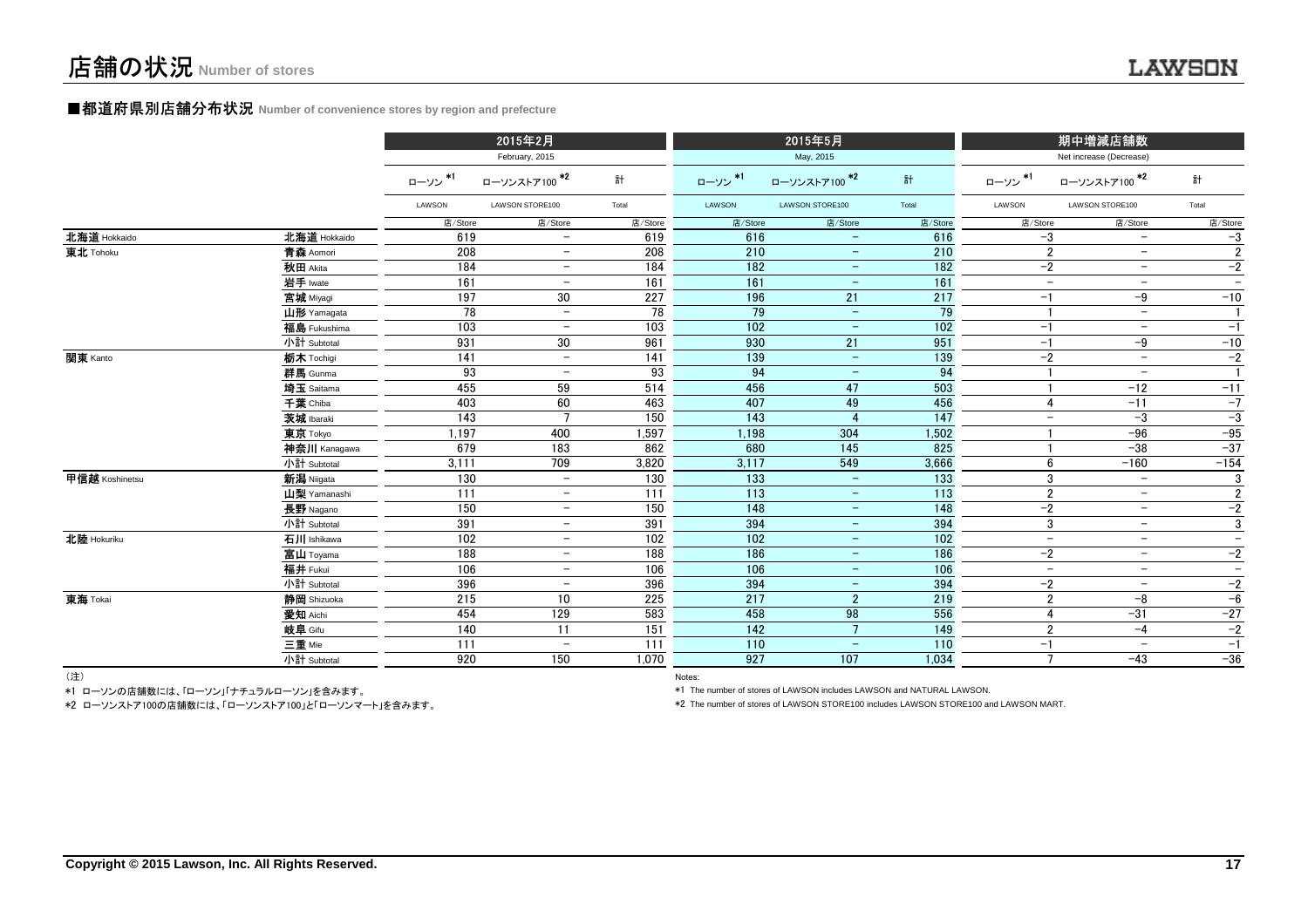#### ■都道府県別店舗分布状況 **Number of convenience stores by region and prefecture**

|                                                                     |                                       | 2015年2月<br>February, 2015 |                          |         |         | 2015年5月<br>May, 2015     |                  | 期中増減店舗数<br>Net increase (Decrease) |                          |                          |
|---------------------------------------------------------------------|---------------------------------------|---------------------------|--------------------------|---------|---------|--------------------------|------------------|------------------------------------|--------------------------|--------------------------|
|                                                                     |                                       | ローソン *1                   | ローソンストア100*2             | 計       | ローソン*1  | ローソンストア100 *2            | 計                | ローソン *1                            | ローソンストア100*2             | 計                        |
|                                                                     |                                       | LAWSON                    | LAWSON STORE100          | Total   | LAWSON  | LAWSON STORE100          | Total            | LAWSON                             | LAWSON STORE100          | Total                    |
|                                                                     |                                       | 店/Store                   | 店/Store                  | 店/Store | 店/Store | 店/Store                  | 店/Store          | 店/Store                            | 店/Store                  | 店/Store                  |
| 近畿 Kinki                                                            | 京都 Kyoto                              | 282                       | 42                       | 324     | 281     | 30                       | 311              | $-1$                               | $-12$                    | $-13$                    |
|                                                                     | 滋賀 Shiga                              | 153                       | $\overline{2}$           | 155     | 152     | $\equiv$                 | 152              | $-1$                               | $-2$                     | $-3$                     |
|                                                                     | 奈良 Nara                               | 129                       | $\overline{2}$           | 131     | 126     | $2^{\circ}$              | 128              | $-3$                               | $\overline{\phantom{m}}$ | $-3$                     |
|                                                                     | 和歌山 Wakayama                          | 124                       | $\overline{\phantom{a}}$ | 124     | 124     | $\overline{\phantom{m}}$ | 124              | $\overline{\phantom{a}}$           | $\overline{\phantom{m}}$ | $\overline{\phantom{a}}$ |
|                                                                     | 大阪 Osaka                              | 890                       | 146                      | 1,036   | 879     | 122                      | 1,001            | $-11$                              | $-24$                    | $-35$                    |
|                                                                     | 兵庫 Hyogo                              | 594                       | 40                       | 634     | 592     | 35                       | 627              | $-2$                               | $-5$                     | $-7$                     |
|                                                                     | 小計 Subtotal                           | 2,172                     | 232                      | 2,404   | 2,154   | 189                      | 2,343            | $-18$                              | $-43$                    | $-61$                    |
| 中国 Chugoku                                                          | <b>岡山</b> Okayama                     | 145                       | $\equiv$                 | 145     | 147     | $\equiv$                 | $\overline{147}$ | $\overline{2}$                     | $\equiv$                 | $\overline{2}$           |
|                                                                     | 広島 Hiroshima                          | 177                       | $\overline{\phantom{a}}$ | 177     | 181     | $\equiv$                 | 181              | $\overline{4}$                     | $\equiv$                 | $\overline{4}$           |
|                                                                     | $\mathbf{H}$ $\mathbf{\Pi}$ Yamaquchi | 123                       | $\equiv$                 | 123     | 122     | $\equiv$                 | 122              | $-1$                               | $-$                      | $-1$                     |
|                                                                     | 鳥取 Tottori                            | 111                       | $\qquad \qquad -$        | 111     | 112     | $-$                      | 112              | $\overline{1}$                     | $ \,$                    | $\mathbf{1}$             |
|                                                                     | <b>島根</b> Shimane                     | 117                       | $\overline{\phantom{a}}$ | 117     | 117     | $\overline{\phantom{m}}$ | 117              | $\overline{\phantom{m}}$           | $\overline{\phantom{m}}$ | $-$                      |
|                                                                     | 小計 Subtotal                           | 673                       | $-$                      | 673     | 679     | $\overline{\phantom{m}}$ | 679              | 6                                  | $\overline{\phantom{m}}$ | 6                        |
| 四国 Shikoku                                                          | 香川 Kagawa                             | 122                       | $\overline{\phantom{a}}$ | 122     | 123     | $-$                      | 123              |                                    | $\overline{\phantom{a}}$ | $\mathbf{1}$             |
|                                                                     | 愛媛 Ehime                              | 189                       | $\qquad \qquad -$        | 189     | 205     | $\qquad \qquad -$        | 205              | 16                                 | $\overline{\phantom{m}}$ | 16                       |
|                                                                     | <b>徳島</b> Tokushima                   | 130                       | $-$                      | 130     | 133     | $\qquad \qquad -$        | 133              | 3                                  | $\qquad \qquad -$        | $\mathbf 3$              |
|                                                                     | 高知 Kochi                              | 107                       | $\overline{\phantom{m}}$ | 107     | 130     | $\overline{\phantom{m}}$ | 130              | 23                                 | $\qquad \qquad -$        | 23                       |
|                                                                     | 小計 Subtotal                           | 548                       | $-$                      | 548     | 591     | $\equiv$                 | 591              | 43                                 | $\overline{\phantom{a}}$ | 43                       |
| 九州 Kyushu                                                           | 福岡 Fukuoka                            | 412                       | 30                       | 442     | 421     | 18                       | 439              | 9                                  | $-12$                    | $-3$                     |
|                                                                     | 佐賀 Saga                               | 67                        | $-$                      | 67      | 67      | $-$                      | 67               | $\overline{\phantom{m}}$           | $\overline{\phantom{m}}$ | $\qquad \qquad -$        |
|                                                                     | 長崎 Nagasaki                           | 105                       | $\overline{\phantom{a}}$ | 105     | 105     | $\qquad \qquad -$        | 105              | $-$                                | $\qquad \qquad -$        | $\overline{\phantom{a}}$ |
|                                                                     | 大分 Oita                               | 166                       | $\overline{\phantom{m}}$ | 166     | 167     | $\qquad \qquad -$        | 167              |                                    | $\qquad \qquad -$        | $\mathbf{1}$             |
|                                                                     | 熊本 Kumamoto                           | 135                       | $\overline{\phantom{0}}$ | 135     | 137     | $\qquad \qquad -$        | 137              | $\overline{2}$                     | $\qquad \qquad -$        | $\overline{2}$           |
|                                                                     | 宮崎 Miyazaki                           | 103                       | $\overline{\phantom{0}}$ | 103     | 104     | $\overline{\phantom{m}}$ | 104              |                                    | $\overline{\phantom{a}}$ | $\mathbf{1}$             |
|                                                                     | 鹿児島 Kagoshima                         | 202                       | $\overline{\phantom{0}}$ | 202     | 202     | $\overline{\phantom{m}}$ | 202              | $\overline{\phantom{a}}$           | $\overline{\phantom{a}}$ | $\overline{\phantom{0}}$ |
|                                                                     | 小計 Subtotal                           | 1,190                     | 30                       | 1,220   | 1,203   | 18                       | 1,221            | 13                                 | $-12$                    | $\mathbf{1}$             |
| 沖縄 Okinawa                                                          | 沖縄 Okinawa                            | 174                       | $\overline{\phantom{0}}$ | 174     | 177     | $\overline{\phantom{m}}$ | 177              | 3                                  | $\overline{\phantom{0}}$ | 3                        |
| 国内コンビニエンスストアグループ店舗数計<br>Total number of convenience stores in Japan |                                       | 11,125                    | 1,151                    | 12,276  | 11,182  | 884                      | 12.066           | 57                                 | $-267$                   | $-210$                   |

(注)

Notes: and the contract of the contract of the contract of the contract of the contract of the contract of the contract of the contract of the contract of the contract of the contract of the contract of the contract of the \*1 ローソンの店舗数には、「ローソン」「ナチュラルローソン」を含みます。

\*2 ローソンストア100の店舗数には、「ローソンストア100」と「ローソンマート」を含みます。

\*1 The number of stores of LAWSON includes LAWSON and NATURAL LAWSON.

\*2 The number of stores of LAWSON STORE100 includes LAWSON STORE100 and LAWSON MART.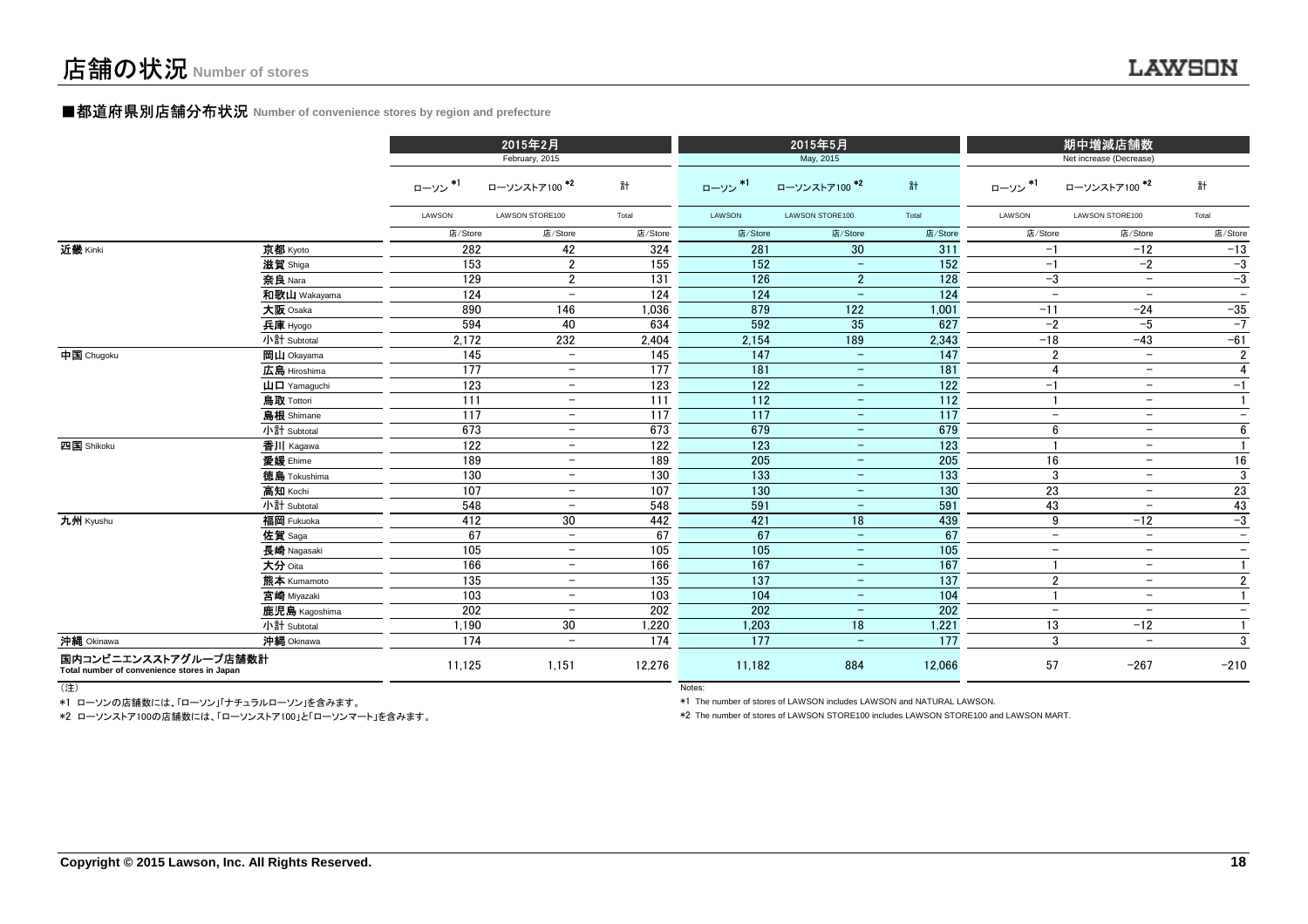### **■海外コンビニエンスストア店舗数 Number of convenience stores abroad**

|                                                       | 2014年5月   | 2015年2月        | 2015年5月   | 期中増減店舗数                 |
|-------------------------------------------------------|-----------|----------------|-----------|-------------------------|
|                                                       | May, 2014 | February, 2015 | May, 2015 | Net increase (decrease) |
|                                                       | 店/Store   | 店/Store        | 店/Store   | 店/Store                 |
| 中国 上海市及びその周辺地域<br>China Shanghai and surrounding area | 296       | 354            | 371       | 17                      |
| 中国 重慶市<br>China Chongqing                             | 80        | 104            | 106       | 2                       |
| 中国 大連市<br>China Dalian                                | 19        | 30             | 31        |                         |
| 中国 北京市<br>China Beijing                               | 6         | 19             | 20        |                         |
| タイ<br>Thailand                                        | 31        | 32             | 38        | 6                       |
| インドネシア<br>Indonesia                                   | 59        | 48             | 35        | $-13$                   |
| フィリピン<br>Philippines                                  |           |                |           | $\overline{2}$          |
| 米国 ハワイ州<br>United States of America Hawaii            | 4         | 3              |           |                         |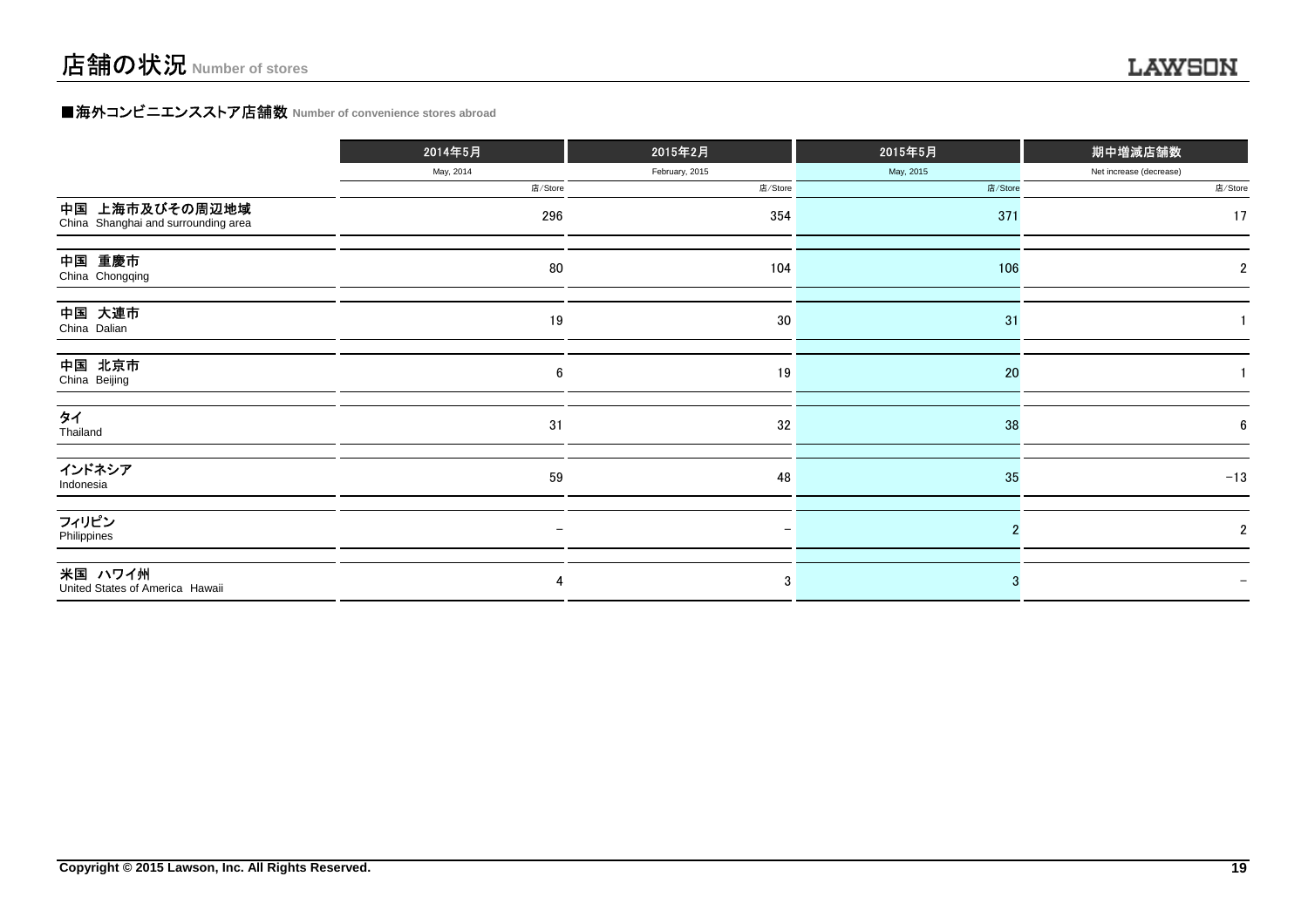### **■その他セグメントの運営する店舗数 Number of stores of other segments**

|                                                       | 2014年5月                  | 2015年2月        | 2015年5月   | 期中増減店舗数                 |
|-------------------------------------------------------|--------------------------|----------------|-----------|-------------------------|
|                                                       | May, 2014                | February, 2015 | May, 2015 | Net increase (decrease) |
|                                                       | 店/Store                  | 店/Store        | 店/Store   | 店/Store                 |
| 株式会社成城石井 *1<br>SEIJO ISHII CO., LTD.                  | $\overline{\phantom{0}}$ | 107            | 110       | 3                       |
|                                                       |                          |                |           |                         |
| 株式会社ローソンHMVエンタテイメント<br>Lawson HMV Entertainment, Inc. | 51                       | 53             | 54        |                         |
|                                                       |                          |                |           |                         |
| ユナイテッド・シネマ株式会社*2<br>United Cinemas Co., Ltd.          | $\overline{\phantom{0}}$ | 36             | -37       |                         |

(注)

\*1 (株)成城石井については、直営の成城石井店舗のみを記載しております。

\*2 ユナイテッド・シネマ(株)については、劇場数を記載しております。

Notes:

\*1 For SEIJO ISHII CO., LTD., it states number of its company-operated stores only.

\*2 For United Cinemas Co., Ltd., it states number of theaters.